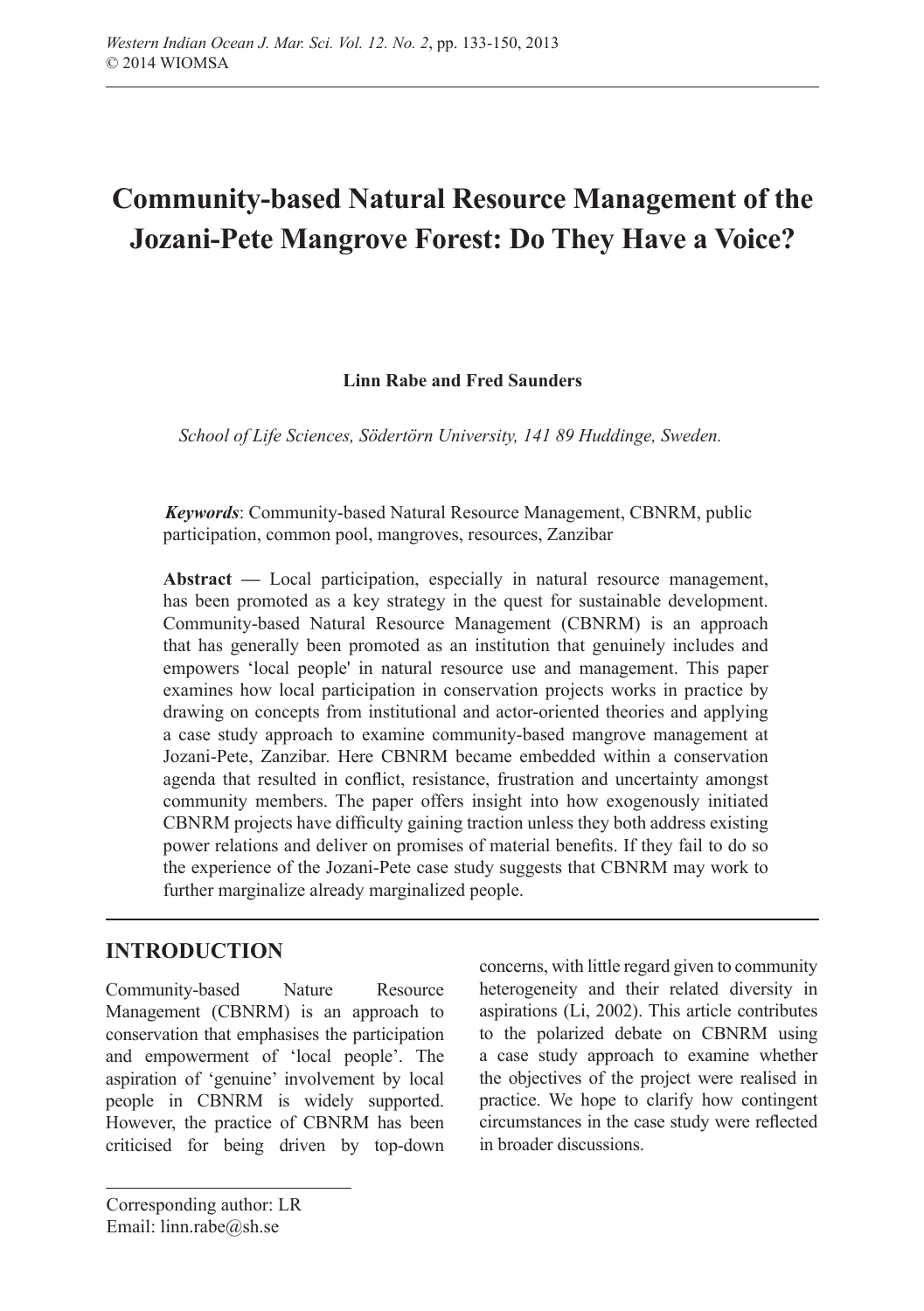The objective of the study was to elucidate how local participation works in practice in CBNRM. Attention was given to the forces and actions that promoted or constrained local participation in a community-based mangrove management project at Jozani-Pete, Zanzibar. Concepts derived from critical discussion of common pool resource theory, CBNRM experience and actor-oriented theory were drawn on to interrogate the Jozani-Pete CBNRM project to determine what conditions, strategies and actions constrained or facilitated local participation. This paper thus focuses on the dynamics of institutions established to effect the goals of CBNRM projects while taking into consideration views on changing environmental conditions, given that these are central to the social relations in CBNRM initiatives.

#### **BACKGROUND**

Various motives for conservation have been presented throughout history, most of them rationalizing the exclusion of indigenous and local people from sensitive, vulnerable or valuable habitats in the name of nature conservation (Adams, 2001). This view was largely overturned in 1992 at the United Nations Earth Summit in Rio de Janeiro (Adams *et al*., 2004). At this conference, it was generally accepted that environmental degradation and biodiversity loss went hand in hand with poverty and that these issues could and should be jointly tackled. The link between basic human needs and natural resources was emphasised even more during negotiations at the United Nations Millennium Summit on Millennium Development Goals (MDG); particularly concerning the MGD to halve world poverty by 2015 (Adams, 2001). The World Bank, UN and most donors encourage decentralization as a means to achieve these broader development goals to increase efficiency, equity and democracy (Ribot, 2002). The trend is towards formal delegation of power to various decentralized institutions and CBNRM has been given a prominent position in this regard. However, despite the popularity of CBNRM in policy

circles, concerns raised by scholars regarding indifferent outcomes in practice have begun to call CBNRM into question as a model for conservation/sustainable development (Blaike, 2006; Dressler *et al*., 2010; Shackleton *et al*., 2010; Saunders, 2014). In spite of these concerns, influential global actors with different motives have continued to focus on decentralized, participatory models for community resource management in poorer rural parts of the world.

It has been argued that local involvement in natural resource management is important in East Africa and elsewhere in the Global South, since inhabitants' daily lives are to a large extent embedded in the use of these natural resources (Mohammed & Johnstone, 2002). Political and economic liberalization in Zanzibar and elsewhere in the 1980s created the space for decentralized governance shifts in natural resource management, alongside a growth in tourism as a development strategy (Gössling & Schulz, 2005). However, it is only more recently that Zanzibar's natural values have been recognized by international conservation interests (Levine, 2007).

The rhetoric of CBNRM is closely aligned with dominant populist narratives on participation, which place emphasis on the 'local' as a starting point for intervention in the environment/development nexus (Vandergeest, 2006; Adams, 2001; Chambers, 1983). CBNRM is based on the premise that communities have the motivation, bonds of association and possess or can develop the skills and knowledge needed to undertake sustainable management of their local natural resources (Ribot, 2002).

An important, but often vague point in CBNRM and policy-making is the target group. Who is supposed to be participating and empowered by the process? What constitutes 'community' has been described in various ways. Kumar (2002) argues that viewing community definitively and idyllically is problematic as it is characterised a *priori* as cooperative because of presumed common understandings and institutions and, therefore, its relationship with resources is considered manageable.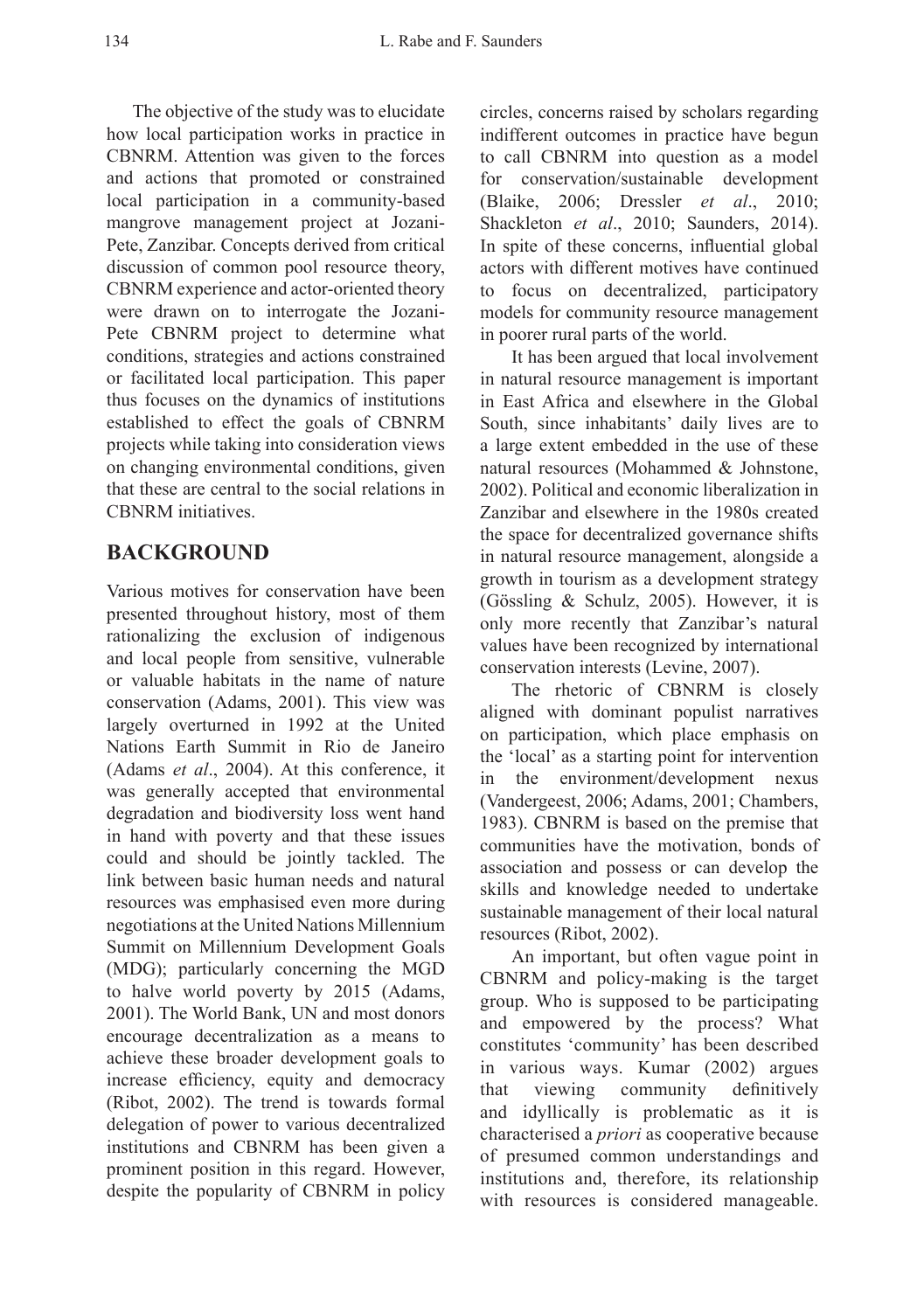People are expected to develop bonds of commitment with each other through regular interaction in confined spatial domains and through productive practices, which makes the sum of community greater than its individual parts. Under these circumstances, community becomes the link between social good and individual well-being, creating a common positive attitude for long-term care of the society and its environment (De-Shalit, 2000). The strength of community has been given a central position in the discussion on CBNRM (Cleaver, 1999). Champions of community-driven development argue that "communities know their problems and how to solve them better than any outsider can" (NGO Resource Centre, 2006: 4). This view is convenient for 'outsiders' to adopt who wish to promote positive images of cooperative and engaged communities with the motivation of building organisations and social capital in support of projects (Cleaver 1999, 2000). However, we should be more circumspect about adopting these harmonious assumptions, as noted by Levine (2007) when describing how local village organizations and government tend to be dominated by the more affluent and powerful members of society who are channels for revenue and political resources for outside agencies, such as international NGOs.

The Government of Zanzibar (GOZ) has adopted the decentralization paradigm and recognized the connection between local empowerment and long-term environmental protection in its Zanzibar Poverty Reduction Plan (ZPRP), which was ratified in January 2002. This plan was a first step towards eradicating poverty in society as outlined in the Zanzibar Development Vision 2020. Empowerment of the people has become a goal as well as a means for Zanzibar's strategy to reduce poverty. Community-based projects, education and capacity building (as well as improving health services, increasing agriculture productivity and more efficient use of natural resources) are considered top priorities within the GOZ strategy to decentralize governance (ZDRP-PTF, 2002). The Jozani - Chwaka Bay Conservation Area (JBCBA) is seen as a key project to advance the fight against rural poverty in Zanzibar and has been widely touted as a successful example of decentralized governance of natural resources (McKenzie, 2007; Global Environment Facility, 2006).

As a departure point, this paper takes the view that decision-making is a complex and conflictual process involving various institutions and concerns, usually encompassing a wide variety of stakeholders and views (Burns, 2003). Given the continuing optimism and popularity surrounding CBNRM in policy circles, and the contrasting concerns raised mostly by scholars, it is important that the changing social relations are examined within these projects. We hope to make an incisive contribution to the ongoing discussion on CBNRM by focusing on the case of Jozani-Pete in Zanzibar.

# **THEORETICAL and ANALYTICAL INSIGHTS**

The UN's agreement on poverty reduction shed light on the need for biodiversity conservation strategies and local empowerment (Adams *et al*., 2004). CBNRM has been seen as an important governance arrangement to meet this challenge (Roe & Nelson 2009). It has been defined as "a process by which groups or communities organize themselves with varying degrees of outside support so as to apply their skills and knowledge to the care of natural resources and environment while satisfying livelihood needs" (Pretty & Guijt, 1992: 22). Ribot (2002) defines effective decentralization as "an inclusive local process under local authorities empowered with discretionary decisions over resources that are relevant to local people" (Ribot, 2002: 4). Rights, representation and recourse in local matters are institutional features required to enfranchise rural people as citizens. CBNRM creates a process whereby responsibilities and decision-making powers are delegated by government to local actors, usually via the establishment of communitybased organizations. It is argued that public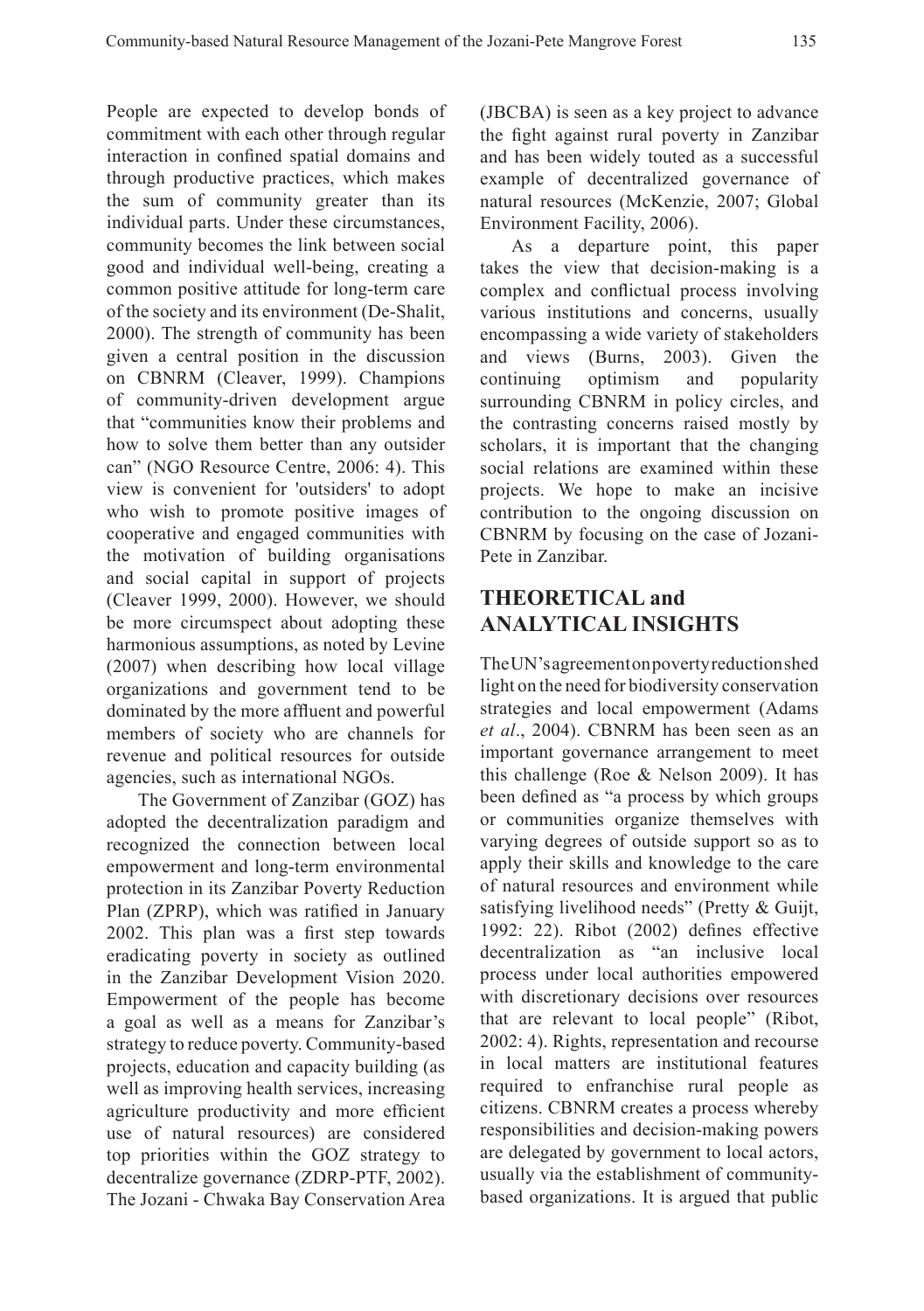participation is the primary reason why CBNRM can achieve long-term results, where other management systems meet resistance (Ribot, 2002).

Common property scholarship, which has been at the forefront of research on commons over the past two decades, continues to provide the bulk of theoretical support for participative forest conservation policy (Agrawal, 2007; Saunders, 2014). Prior to this, people were largely seen as an obstacle to efficient and rational conservation. This view was reinforced by Hardin (1968), where he warned of the 'tragedy of the commons', asserting that common ownership of natural resources leads to a conflict of interest between group interest and that of the individual, and it is the group interest that suffers. Research on common pool resource (CPR) institutions conducted during the 1970s and '80s was key to dethroning the hegemonic discourse of the threat of in situ communities to conservation interests, both at the analytical and the practical level. This showed that local people in many situations have developed enduring and adaptive institutional arrangements that have enabled them to manage their natural resources over time. This work revealed that 'communities' could sustainably manage resources using local knowledge; that their management involved institutionalized self-regulation of extractive use; and that local institutions could be crafted to realise sustainable use. Institutional arrangements for commons management have subsequently received significant attention as the key variable in the efficacy of CBNRM (Barrett *et al*., 2001; Saunders, 2014). Accordingly, much emphasis has been placed on the identification of institutional principles that support effective CBNRM (Ostrom, 1990). Ostrom (1990) identified common rules in use across a broad range of CPR usercommunities with enduring institutions. These rules were synthesised into the following design principles 1) clearly defined boundaries of resource and membership; 2) congruence among appropriation and provision rules and local conditions; 3) user participation in appropriation and provision rules; 4) recognition of rights to organize their own

institutions without being challenged by external authorities; 5) monitoring systems maintained by users' 6) graduated sanction systems; 7) accessible conflict resolution mechanisms; and 8) recognition by and interconnection with management institutions at other decision-making levels. Furthermore, Ostrom (1990) urges that these principles be contextualised to suit local conditions using participatory processes.

However, CPR is criticised for giving too much attention to purpose-built natural resource institutions and too little attention to the contextual factors affecting the countless relationships involved in the analysis of common-pool resources (Sandström, 2008; Agrawal, 2005b; Saunders, 2011b; Saunders, 2014). There are also claims that CBNRM is an extension of government ambitions of social control by dispersing multiple points of political leverage, making them accessible to central decision-makers (Hadiz, 2004; Li, 2007; Agrawal, 2005b; Kothari, 2001). Agrawal (2005a) stresses that the transformation of knowledge/power, politics, institutions and subjectivities is crucial to achieve a successful participatory management process.

Critics also argue that CPR theory does not provide a clear direction for meaningful consideration of local norms, values and interests. Participatory methods, often used to contextualize the design principles in projects, rarely deal with values, preferences and interests of beneficiaries. In practice these techniques are more likely to be used to 'map local knowledge' to achieve pre-conceived, exogenously derived management goals (Saunders, 2011b). Cleaver (1999) challenges the idea of formalising community structure and interactive processes into technocratic systems. Cleaver (1999) also describes how social institutions are often difficult to detect and that they have to be carefully considered since they are often embedded with norms and morals that are not always suitable for local democracy or participation. Failure to address unequal power relations is also a common critique of CBNRM participation in practice (Cook and Kothari, 2001). The discussion is ongoing and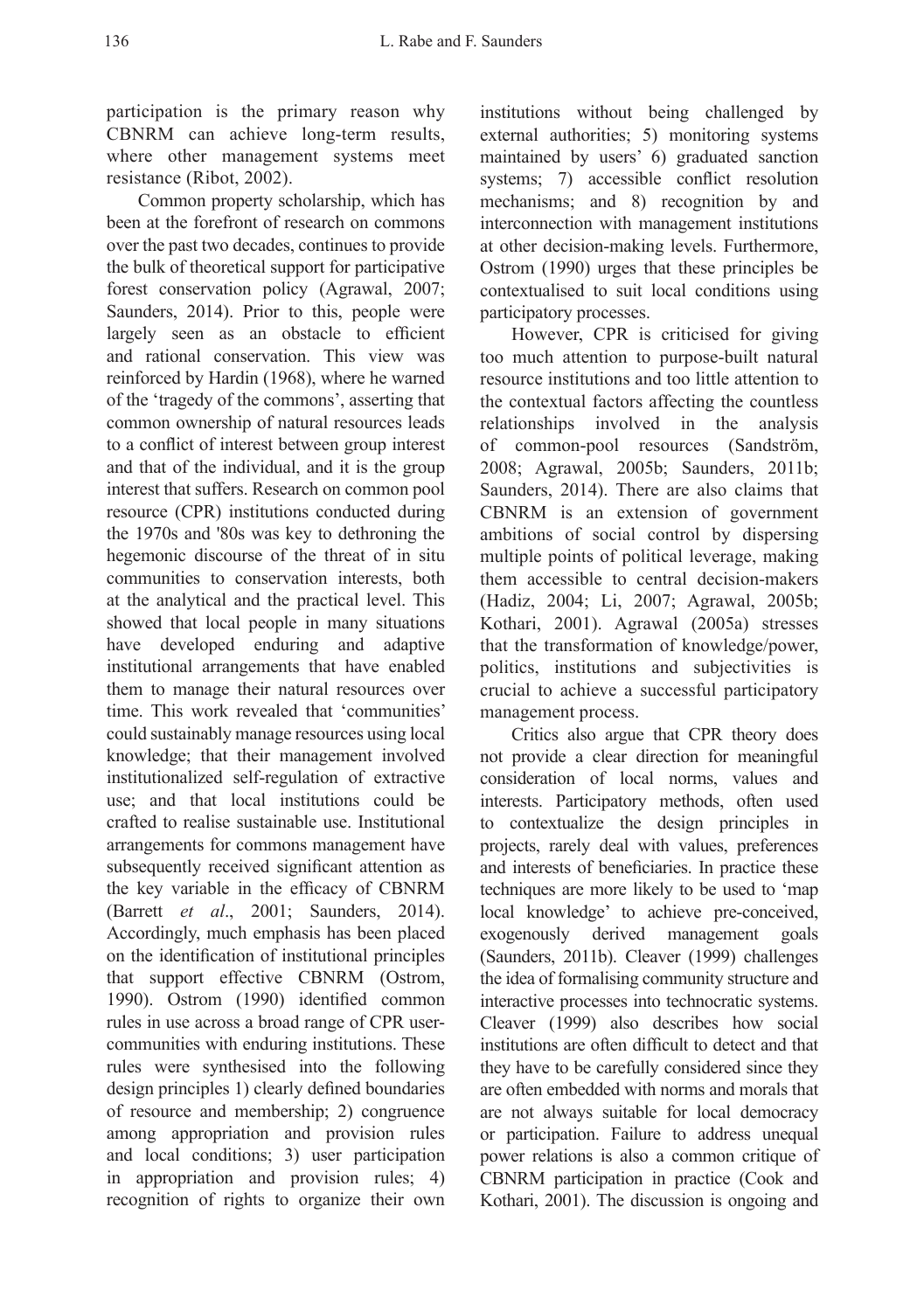researchers have argued that, for participation to be meaningful, it needs to be part of a broader and more transformative process of development (Hickey & Mohan, 2005; Nelson 2010). How this is achieved in practice, however, still remains unclear, but is surely linked to ensuring that democratising processes are firmly linked to broader political reforms, notions of citizenship and distributive justice.

Whereas CPR theory focuses on the formal aspects of institutional design and functionality, actor-oriented theory is more concerned with examining what happens in institutional practice. This view takes account of the changing recursive relationships between actors and formal institutions with conservation interventions. Long (1992) argues that it is in this way that struggles shape institutional structure. Actor-oriented theory sees actors as social agents who process information and strategize in their dealings with others (Long, 1992). Human agency and social interaction processes are seen as 'context dependent', with a wide range of institutions playing a key role in shaping and enabling possibilities. According to Long (2001), elucidation of the workings of governance arrangements in practice requires that the trajectory of these arrangements be traced from inception to realization through the experiences of variously placed and affected social actors. This approach involves capturing textured details of key events and assessing perceptions of respondents about these events (Mosse & Lewis, 2006). An examination of how CBNRM initiatives realign, supplement or sometimes conflict with existing networks and relations then becomes critical to reveal how CBNRM works in practice. In elaborating this, it is important to reveal how particular groups create space for themselves to pursue their agendas, which may run parallel to or challenge interests and aspirations of other parties, including CBNRM planners. Actor-oriented theory emphasizes the governing social processes and techniques rather than the structural outcomes (unlike CPR theory) and acknowledges that social action always takes place within networks of relations (Saunders, 2011b).

Local participation has been interpreted in many different ways in management processes, but in many cases the vision is too ambitious and far from reality (IIED, 1994). In discussing levels of participation, the literature often uses terminology and value judgements that express high levels of participation as a desirable goal (Bruns, 2003). Participation seems to have an intrinsic value and, in cases where the benefits of participation are considered, local involvement is said to create a more committed and equitable process likely to result in a more sustainable outcome (Ribot, 2002). A low level of participation may be seen as a result of governmental manipulation and restriction of the locals (Burns, 2003) or resistance within the government hierarchy to transfer and decentralise appropriate and sufficient power (Ribot, 2002; Ribot *et al*., 2006). Without a secure means of transferring decision-rights to local authorities, they may find themselves trapped in situations where they become subjects of higher authority, and easily lose insecure privileges given to them (Ribot, 2002). As will be seen in the empirical presentation, the construction of aforementioned the Jozani - Chwaka Bay Conservation Area (JBCBA) project in Zanzibar has been riddled with conflicting interests and power negotiations, shaping the process and outcome.

The foregoing theoretical discussion has been used to direct the collection of data at Jozani-Pete, as well as a heuristic device for the analysis and discussion. We do not seek to rigidly apply the above theoretical concepts, but rather to use them as a means to analyse and discuss our case study data. Ostrom's (1990) design principles have been used to structure the process and identify key-events that have been of interest in the investigation with an actor-oriented approach.

#### **STUDY SITE and METHODS**

The village of Jozani-Pete is located in rural southern Unguja, 24 km south-east of Stone Town, and is the central point of Jozani-Pete Shehia. Shehias are the smallest administrative unit in Zanzibar and the local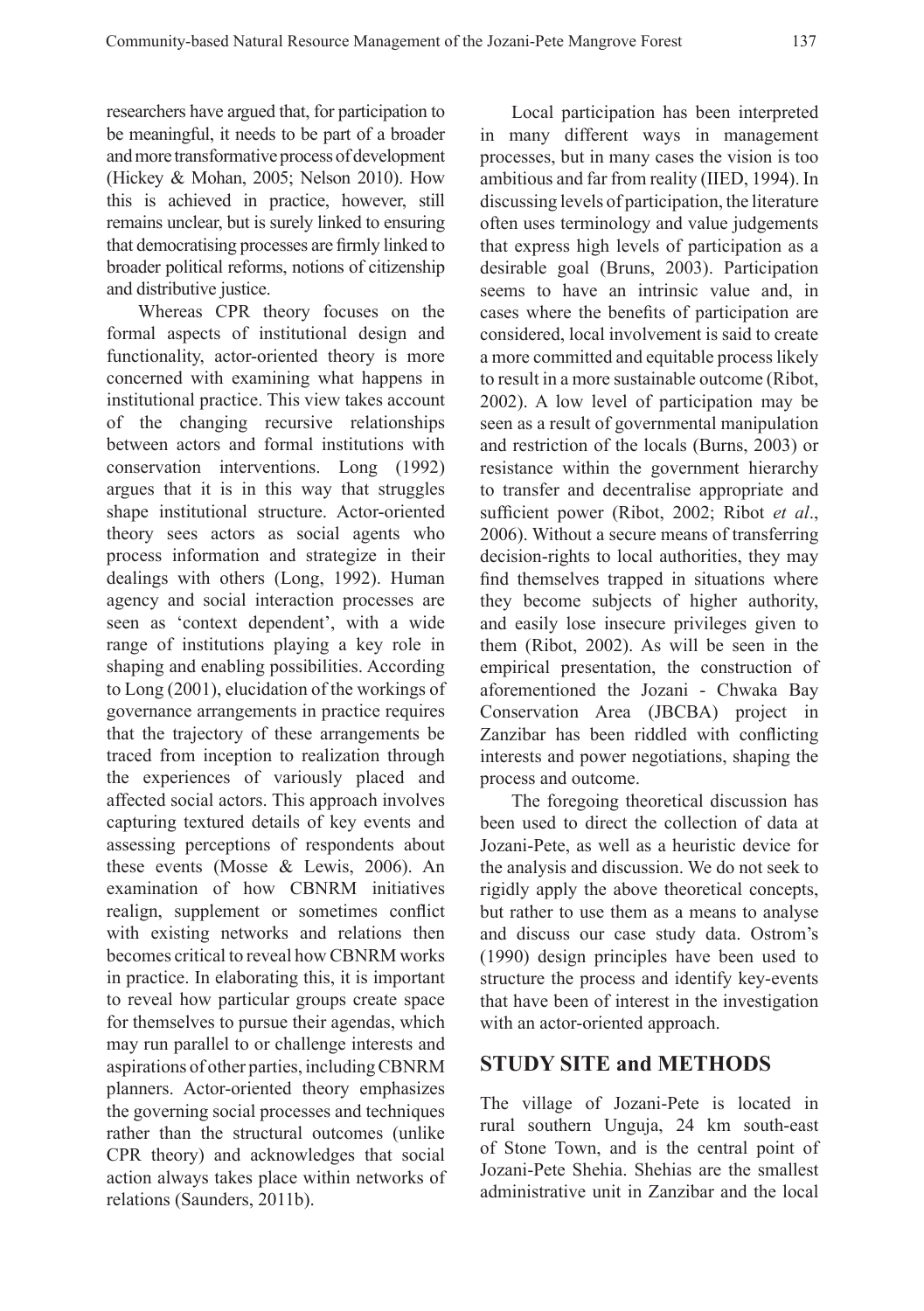administrative leader, the Sheha, is appointed by the government. The Shehia of Jozani-Pete has 1,435 inhabitants according to the local census undertaken in March 2008. The Shehia is approximately 1,250 ha in area and incorporates several habitat types including grassland, terrestrial forest, and 360 ha of mangrove forest. The local dependence on natural resources is high, despite the development of tourism associated with the Jozani-Chawka Bay National Park (Saunders, 2011a). There is a widely held view, supported by a previous study (Othman *et al*., 2007), that resource use and biodiversity values in these mangrove forests have declined in the early 2000s due to over-exploitation.

Fieldwork for the Jozani-Pete study was carried out with the assistance of a village field guide and translator during February-April 2008 and March-April 2009. Data were collected using a combination of participatory rural appraisal (PRA) methods (such as transect walks, participatory mapping, focus groups, SWOT-analysis and problem ranking) and semi-structured interviews with villagers (N=24).

The participatory techniques employed in this study encompassed key actor groupings in the Jozani-Pete village (including fishermen, farmers, charcoal producers, butterfly farmers, football players and the elderly). Discussions with key informants early on in the fieldwork identified these social clusters and vocational groupings as important in the village. This information was used to develop a sampling strategy that also considered characteristics such as occupation, age, sex, origin and position in various village-based institutional arrangements (e.g. Village Conservation Committee, Village Development Committee and the Sheha Advisory Group). Informants were approached as individuals, but often saw themselves as representatives of social and vocational groups that they identified with, as described above.

All interviews addressed three central themes using open-ended questions in semi-structured interviews. The interviews addressed the informants' relationship to and use of the mangrove forests as a local resource; whether they had opportunities, and/or were motivated, to participate in the CBNRM project; and how conflict has affected the CBNRM project and relatedly, social relations at Jozani-Pete.

# **CBNRM PRACTICE AT JOZANI-PETE**

The following empirical data, presented in narrative form, reflect the results obtained from interviews and PRA exercises obtained during the fieldwork.

# **Setting up the CBNRM Project**

The establishment of the Jozani-Pete CBNRM initiative was seen by many of the Jozani-Pete villagers as an attempt to solve ongoing nature resource management conflict between the locals and the government. The villagers claimed that the process started with the GOZ's idea of protecting the natural habitat for the endemic and endangered red colobus monkey (*Procolobus kirkii*). The Jozani Forest, (adjacent to the Jozani-Pete village) was formally part of the existing Forest Reserve with some loose restrictions, but the GOZ started a process that would see it become part of the fifty-square kilometre Jozani-Chwaka Bay National Park. A small part of the area also includes mangrove and wetland forest. The Department of Commercial Crops, Fruits and Forestry (DCCFF) initiated Village Conservation Committees (VCC) in an attempt to increase the awareness of conservation goals and improve the relationship with the villages around the proposed National Park. The DCCFF was advised and supported by CARE International in the VCC initiative. We were told that many members of the VCCs were appointed by the Sheha and they were established in several villages located in the proposed park's buffer zone. In accord with the National Forest Policy and Forest Resource Management and Conservation Act No.10 of 1996, the duties of the VCCs were to help develop, maintain and fulfil the established Resource Use Management Agreement (RUMA), enforce the security of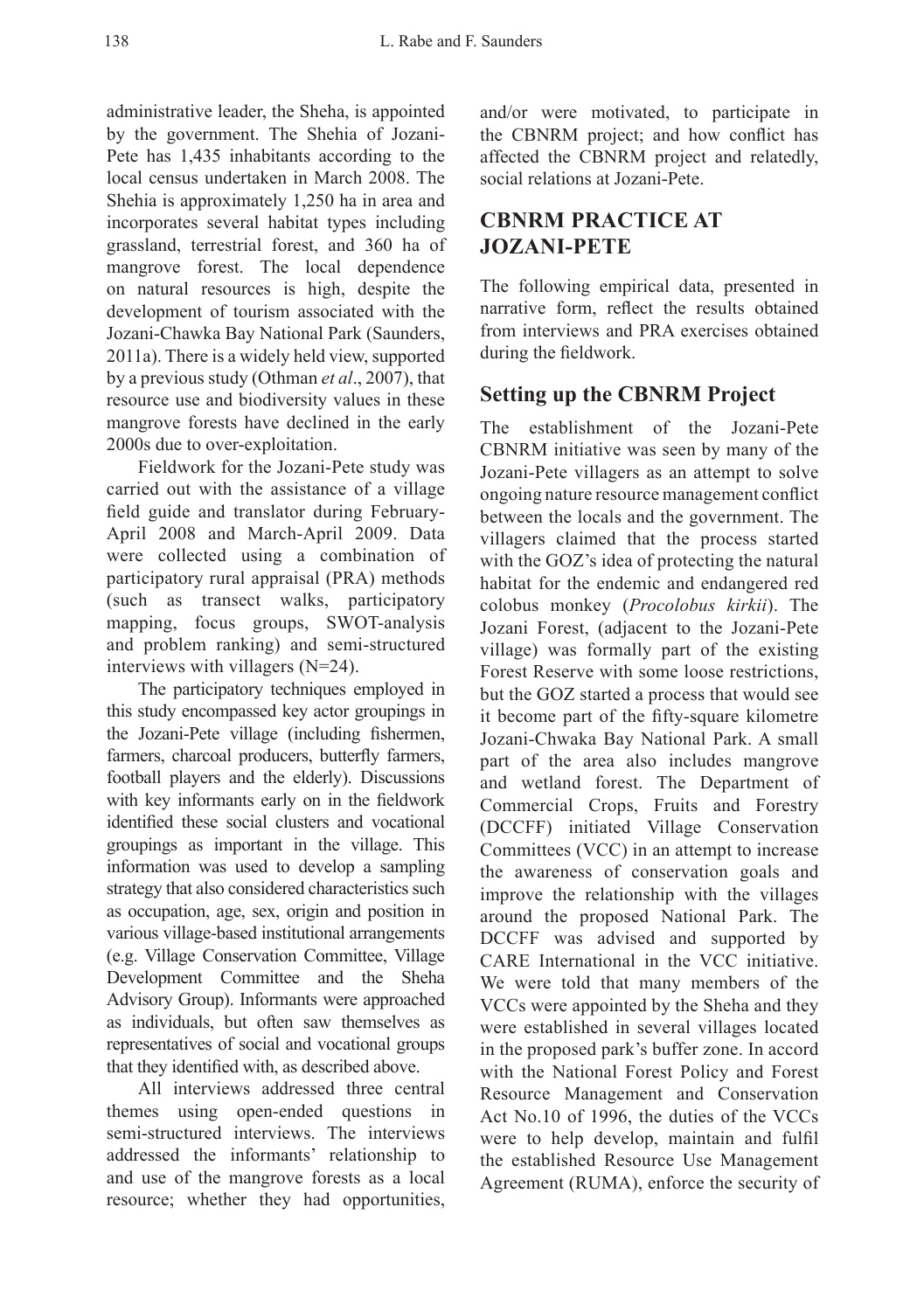the protected area, encourage tree planting and support the local people in finding viable alternative income-generating activities.

The DCCFF's invitation to establish VCCs was understood by the villagers as a "polite order" given by the government. People were asked to volunteer for positions and a few people with positive attitudes towards 'environmental issues' responded. The villagers claimed to have been hesitant to get involved in the VCC, arguing that they were unwilling to assume responsibility for enforcement and monitoring of the RUMA. To solve the situation, the Sheha eventually nominated villagers to fill the remaining VCC seats. An umbrella organisation called the Jozani Environmental Conservation Association (JECA) was also established to support and coordinate participation of the VCCs from the eight villages bordering the National Park in the national park arrangement. The national park and the surrounding community-regulated buffer zone were to incorporate essential parts of the Jozani-Pete village wood harvesting and farming areas and they would no longer be available for such use. The villagers expressed concern that they were given little opportunity to influence the park establishment process or the RUMA. Timber harvesting, a crosscutting practice affecting all identified groups, was particularly restricted. Due to protests, the DCCFF softened its position and an agreement was brokered, allowing continued access for collection of dried branches and dead logs for firewood.

Unfortunately the truce between the DCCFF and the villagers did not last long. The villagers started to notice an increased presence of red colobus monkeys and rumours circulated that individuals from other populations were being relocated to the National Park area. The perceived increased presence of "indecent crop thieves" (as the informants called the monkeys) and the lack of compensation for increased crop damage caused by the monkeys, along with resource use restrictions, caused immense frustration among the villagers (supported by Saunders, 2011a).

The villagers claim that they found it difficult to support themselves as their economic opportunities dwindled. Locals had been using the mangrove forest to produce charcoal, collect firewood, fish, harvest seafood and medicinal plants in addition to using the inland coral rag forest – the area was considered to be part of the village's customary land. When sensitising the locals for the proposed National Park and after the imposition of the resource restrictions, the production of charcoal, which was previously undertaken in the dry-land coral rag forest (now off-limits because it became part of the National Park), shifted to the mangrove forest. Mangrove wood produces high quality charcoal. This grade of charcoal is in high demand on Zanzibar and sellers get premium prices. These factors combined caused a rapid expansion in rapidly expanding its production. Jozani-Pete developed a reputation for good quality charcoal and, in consequence, customers came all the way from Stone Town. The business blossomed and the village production expanded to meet demand, resulting in significant cutting of the mangrove forest. An elderly woman, who previously worked as a charcoal producer, made the point during a focus group meeting that: "The forest was called 'the bank', it was our treasure. We were used to make withdrawal whenever we needed it". Another villager stated that: "In 2000, the sound of machetes chopping the red stem of mangrove trees could be heard all day long".

As the Jozani-Pete charcoal business reached its climax, the government formally established the Jozani-Pete VCC. Shortly after regulations were introduced through the RUMA, illicit cutting incidents in conservation and no-take zones were reported. Whether the cutting should be interpreted as a protest, the continuation of business as usual or an act of desperation is unclear, but the DCCFF answered with increased security and with further restrictions on forest product collection times and areas open to harvesting.

Feeling disadvantaged by the JCBCA, Jozani-Pete villagers used the national media to air their concerns. As a negotiation point,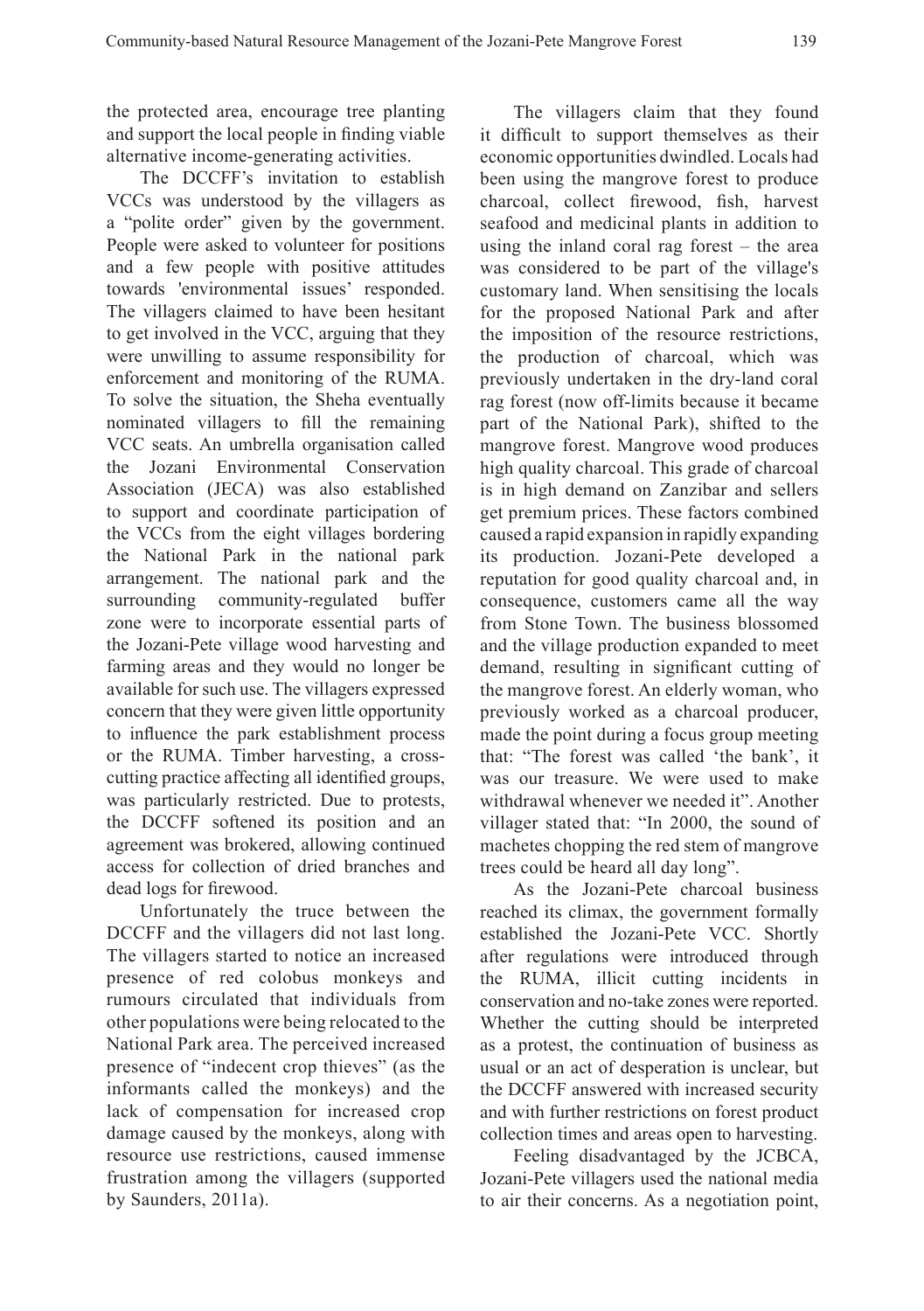and to manage the escalating situation, the VCC suggested that Jozani-Pete be given management responsibility and formalised harvest rights and access to the nearby mangrove forest. In accordance with the aims of the ZPRP, the Government agreed to extend the RUMA arrangements to the mangrove forest. In these governance arrangements the Jozani-Pete VCC, rather than the DCCFF, would be the local management authority.

The DCCFF started to become concerned that massive harvesting would rapidly reduce and severely degrade the structure and quality of the mangrove forest. It is important to note that mangrove forests supply important ecosystem services to the island of Zanzibar, such as a nursery function for fish and marine animals; protection from storms, floods, erosion and seawater intrusion; pollution purification and the provision of fresh water (Ronnback, 2002). The DCCFF thus called for an increased level of protection in the mangrove forest in 2002. However, it did not seek to reclaim responsibility for its management from the Jozani-Pete VCC. The boundaries and level of protection of the mangrove forest were decided in consultation with the VCC and discussed with the Jozani-Pete villagers at an open meeting. The villagers demanded continued access to the mangroves for charcoal production. Several 'strong voices' spoke during the meeting in favour of an unregulated harvesting approach, but the villagers were generally divided and the situation amongst them became quite tense. Our informants claim that the villagers requested more time to discuss the situation and to reach consensus, but the DCCFF rushed the process and made hasty decisions. A respondent recalls the open meeting saying: "It was like they got tired of us."

New restrictions on use of the mangrove forest were imposed by the DCCFF and broadcast over the radio. However, many villagers felt that the formal restrictions hardly mattered, since the lack of mature trees suitable for charcoal production at this time meant that use of these resources at an economically meaningful scale had already ceased. The radio was usually used as the medium to disseminate GOZ decisions of this kind. It is also used to channel and broadcast local resistance efforts. Decisions of less magnitude are transmitted through meetings organized by the VCC or by spreading the word from house to house. There is no formal structure for information-sharing and, even years later, the locals state that they are unsure how to express opinions and make suggestions in local fora. The VCC claim that they have meetings for this purpose, but few people attend them. Many respondents told us that they only heard of VCC meetings after they were held, or that household duties prevented them from attending. An elderly farmer complained that she has never received a formal invitation to meetings and felt that it would be impolite to intrude.

Despite this turmoil, the CBNRM project was initiated as part of the Jozani-Chawka Bay National Park project. The VCC task of mobilising villagers in support of conservation was made easier by the involvement of CARE International. During the initial process of assuming management responsibility, many Jozani-Pete villagers did attend meetings and were given various types of training (e.g. bookkeeping for micro-finance banks) by the DCCFF and CARE International. The VCC organized tree-planting events and raised the profile of the activity by inviting groups and school children from all over the island to join in the activity. But after a couple of years, CARE International reduced its efforts and, simultaneously, compensation funds ceased. This was a pivotal stage in making many of the villagers' antagonistic towards the conservation intervention.

Many of the Jozani-Pete residents had not realized that protection of the mangroves was a long-term objective. The villagers claimed that they had been told that the mangrove forest would be able to recover quickly, allowing a renewal of commercial charcoal production within no longer than five years. Realising that they would not be able to resume former production levels within such a short timeframe, if at all, new levels of frustration and unease emerged. Concern over their livelihoods also divided the Jozani-Pete village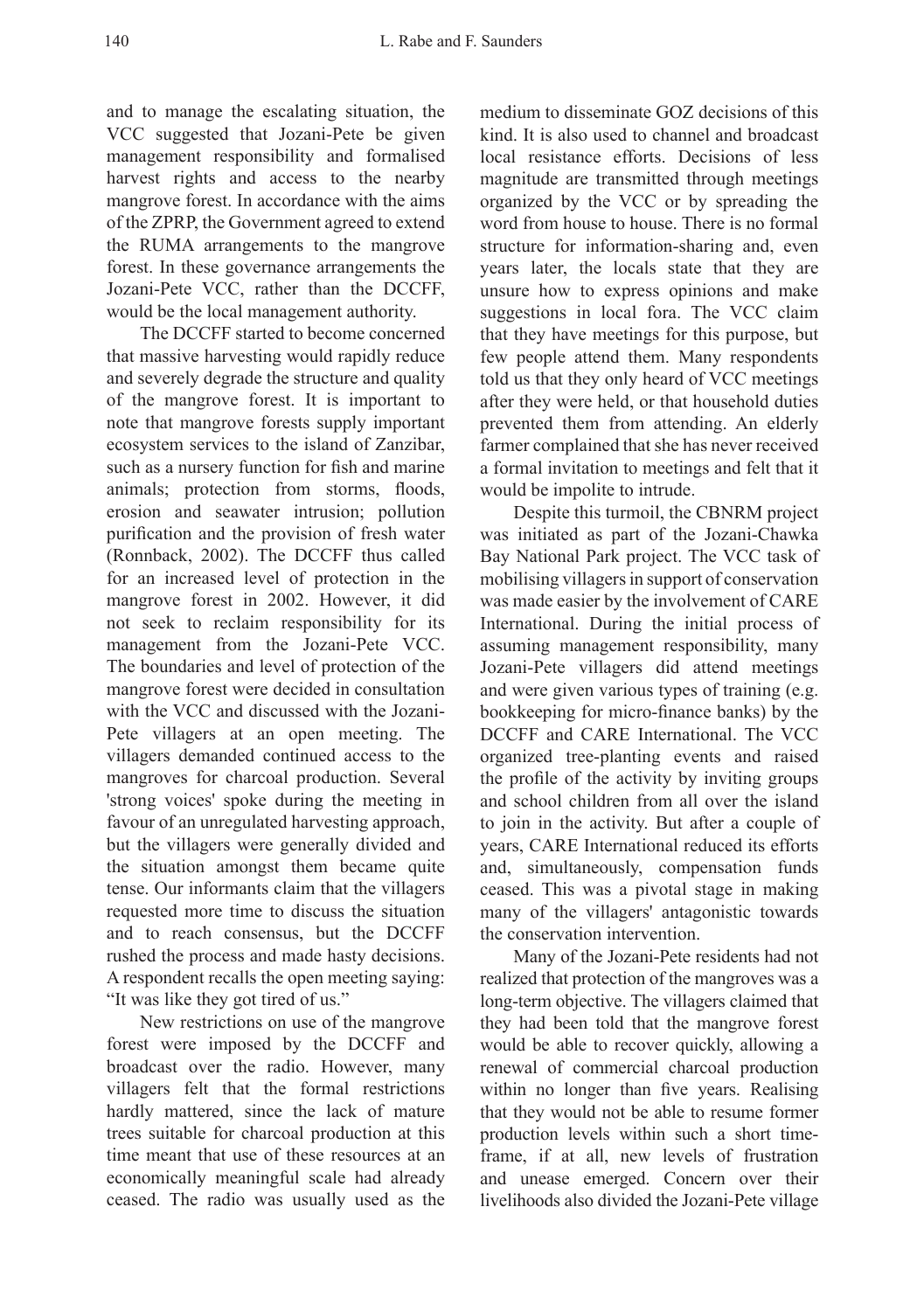into conflicting interest groups. The struggle over limited resources was not only apparent in the village, but also between Jozani-Pete and the surrounding villages that were seeking compensation for loss of forest revenues.

# **The Jozani-Pete Mangrove Boardwalk and villager distrust and resentment**

According to informants, there was no coincidence that Jozani-Pete was the stakeholder group most actively demonstrating against the Jozani–Chwaka Bay National Park. They felt that Jozani-Pete was the least developed village in the JCBCA and they risked the most in the project. However, the GOZ argued that the National Park was an opportunity for the village to connect with Zanzibar's dominant development strategy – tourism. A private donation1 gave Jozani-Pete the opportunity of developing a tourism-related, incomegenerating alternative, the Jozani-Pete Mangrove Boardwalk. This facility would offer guided tours in the mangrove forest, and be packaged with a red colobus monkey viewing experience and other tourism-related activities associated with the JCBCA. This project was overseen by the DCCFF, with the idea that the revenue generated from the attraction would support the development of village infrastructure. The initial idea was that the 'boardwalk tours' would be managed through the VCC and undertaken by Jozani-Pete villagers. However, the DCCFF became concerned about the VCC's capacity to operate such an eco-tourism activity (this is discussed further below). As a result the DCCFF withdrew the responsibility of management of the Jozani-Pete Mangrove Boardwalk and took it upon themselves to administer and deliver the Boardwalk tours.

The entrance fee to the Jozani-Pete Mangrove Boardwalk was eventually included in the admission price of JozaniChwaka Bay National Park, tourists paying a \$10 entrance fee with \$2 going to the Jozani-Pete Boardwalk project. The income from the Boardwalk was to be shared among Jozani-Pete villagers, the JECA, a newly established local farmer organization called Umojawa Wenye Mashamba Jozani<sup>2</sup> (Uwemajo) and the Jozani-Chwaka Bay National Park. However, Uwemajo felt the agreement was unfair and acted against JECA by protesting that they should receive a larger share given the economic loss that their members would bear as a result of enclosure of agricultural land within the National Park. Uwemajo managed to harness the support of the media in their struggle and eventually took JECA to court in an attempt to obtain a greater share of the Boardwalk revenue. A new agreement resulted in a reduction in Jozani-Pete's share and an increase in Uwemajo's share. Neither Jozani-Pete nor Uwemajo, however, were satisfied with the agreement and the villagers argued that they were steam-rolled by other more powerful organisations in the process. A Jozani-Pete Village Development Committee (VDC) was appointed to administer the Boardwalk funding and manage community development in Jozani-Pete. The income from the Boardwalk was directed to village infrastructure development, such as reconstructing a school and a mosque, but strife continued as the villagers felt they were not directly or personally (at a household level) benefiting from the project.

Management of the revenue from park activities has also been an issue of internal disagreement among Jozani-Pete villagers. As a fisherman put it: "There is always friction when money is involved. Before the (Jozani-Pete Mangrove) Boardwalk there were, in fact, no major conflicts". According to informants, a lot of doubts have been expressed about the Jozani-Pete Village Development Committee's financial management and rumours have circulated about misuse of funds and power within the VCC, and at times also in the VDC.

<sup>1</sup> A number of informants claim that a wealthy business man from Stone Town heard about the Jozani-Pete situation on the radio and took pity upon the villagers. He consulted with the DCCFF about an eco-tourism concept and donated founding for the Jozani-Pete Mangrove Boardwalk.

<sup>&</sup>lt;sup>2</sup> An association of farmers whose land has been fully, or to a large extent, embedded in the National Park.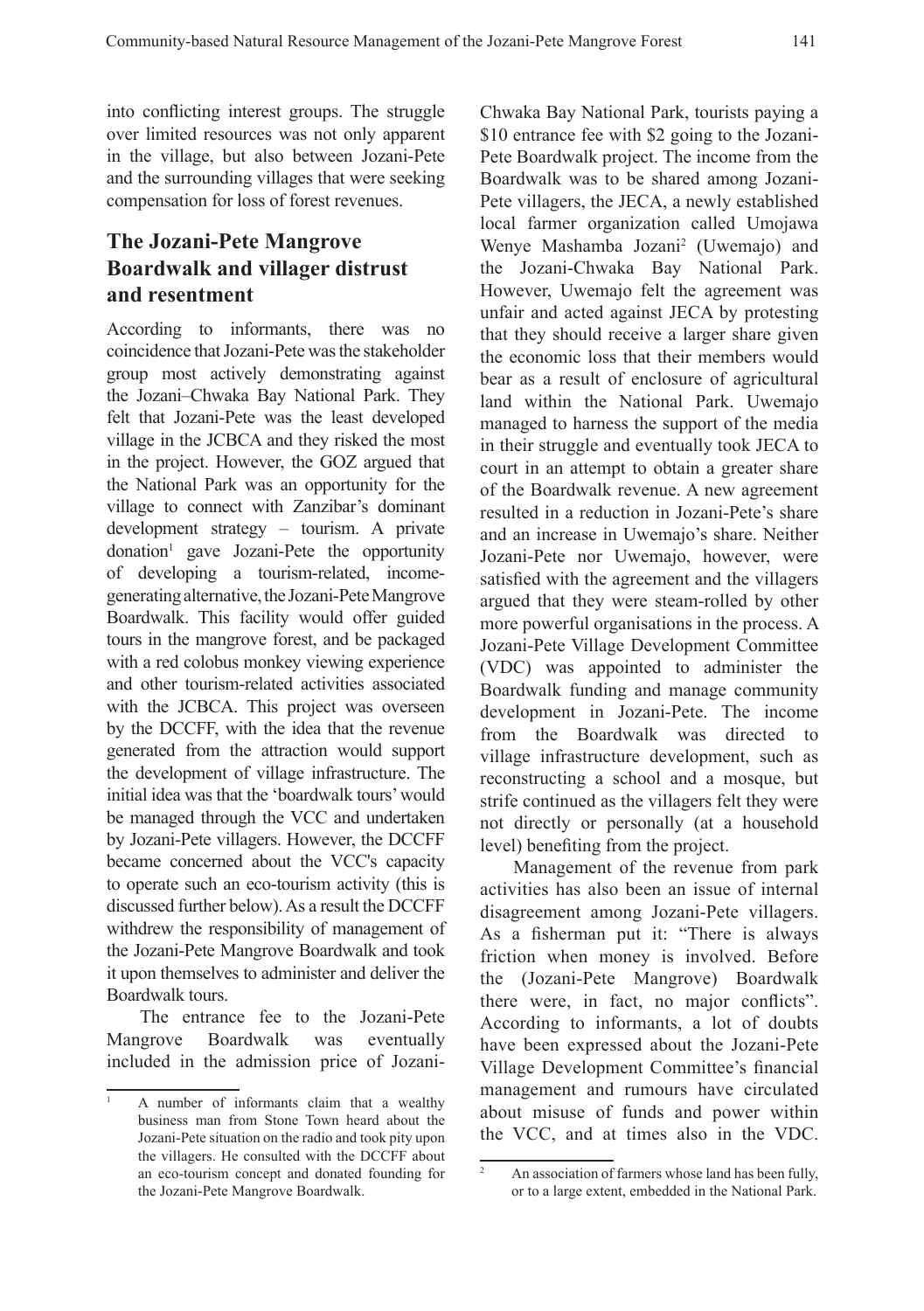Some villagers interviewed maintained that VCC Committee members have been accused of embezzling funds, but none of these allegations have been pursued legally. During this time, friction between the villagers and the various committees of Jozani-Pete was seen as the cause of many problems within the village. Many of the respondents thought that potential economic opportunities for villagers from the Jozani-Pete Mangrove Boardwalk had been wasted. Open village meetings with members from the various village institutions were held to resolve the situation, but tensions around expenditure were still present at the time of the fieldwork in 2008 and 2009. This situation, as well as disappointment with the percentage share of revenue from the Boardwalks tours and compensation for loss of land from the government, has, according to many of the villagers' point of view, not yet been resolved. There is still no strategy to deal with conflict between different parties involved in and affected by events related to the DCCFF's intervention at Jozani-Pete. We were told that, in the past, conflict and disagreement on most matters were usually resolved through discussion between the disputing parties. The Shehia traditionally had a central position in conflict management but, in the case of Jozani-Pete conservation project, he had been advised by relatives and the village elite to keep out of the discussion since the situation had become too complex and his intervention could affect his public support.

# **Coordination, communication and public exclusion**

We were told in unequivocal terms that Jozani-Pete villagers were tired of meetings. They did not consider attending meetings as part of a 'proper day's work'. Furthermore, they said that they rarely dared to express opinions at meetings since they did not feel themselves "to be of special importance, so why would anyone listen to me". Many of the villagers felt unable to influence decisions and they did not receive any feedback on suggestions or statements, making many of the informants draw the conclusion that the VCC did not represent their interests. VCC members claimed, on the other hand, that they "take everything on, even things they hear outside of the meetings" and that the villagers were making unnecessary complains.

The VCC, VCD and Shehia share formal responsibility for forwarding ideas, complaints and opinions from the people to government representatives, but since there is no clear means to do so, it is hard for both committee members and others to establish how much information is transmitted in either direction, let alone any resultant action. A majority of the informants suggested that the VCC should initiate small group discussions or VCC representatives should walk house to house to get a better feel for attitudes amongst the community. A middleaged farmer was of the view that face-to-face contact is the best way to spread information. She also thought that more residents would attend meetings if they were combined with theatrical or musical performances. Another respondent, a football player/butterfly farmer, argued that compensation for lost work time was the only way to get people to attend the meetings and, furthermore that people felt that they needed to be encouraged to participate. A number of villagers across all social and vocational strata felt that they were not welcome to participate in VCC or DCCFF activities.

A lot of discontent over conservation was expressed in our interviews. Illegal mangrove harvesting and a failure to act collectively to protect local resources from within and without has created a circle of resignation and mistrust. We were told by several respondents that a group of people had loudly voiced their disappointment with the leadership of the VCC and asked them to step down (however, the informants were all very careful not to provide the names of this opposition). Even though this protest group never got its way, they managed to create a negative atmosphere concerning the conservation intervention. It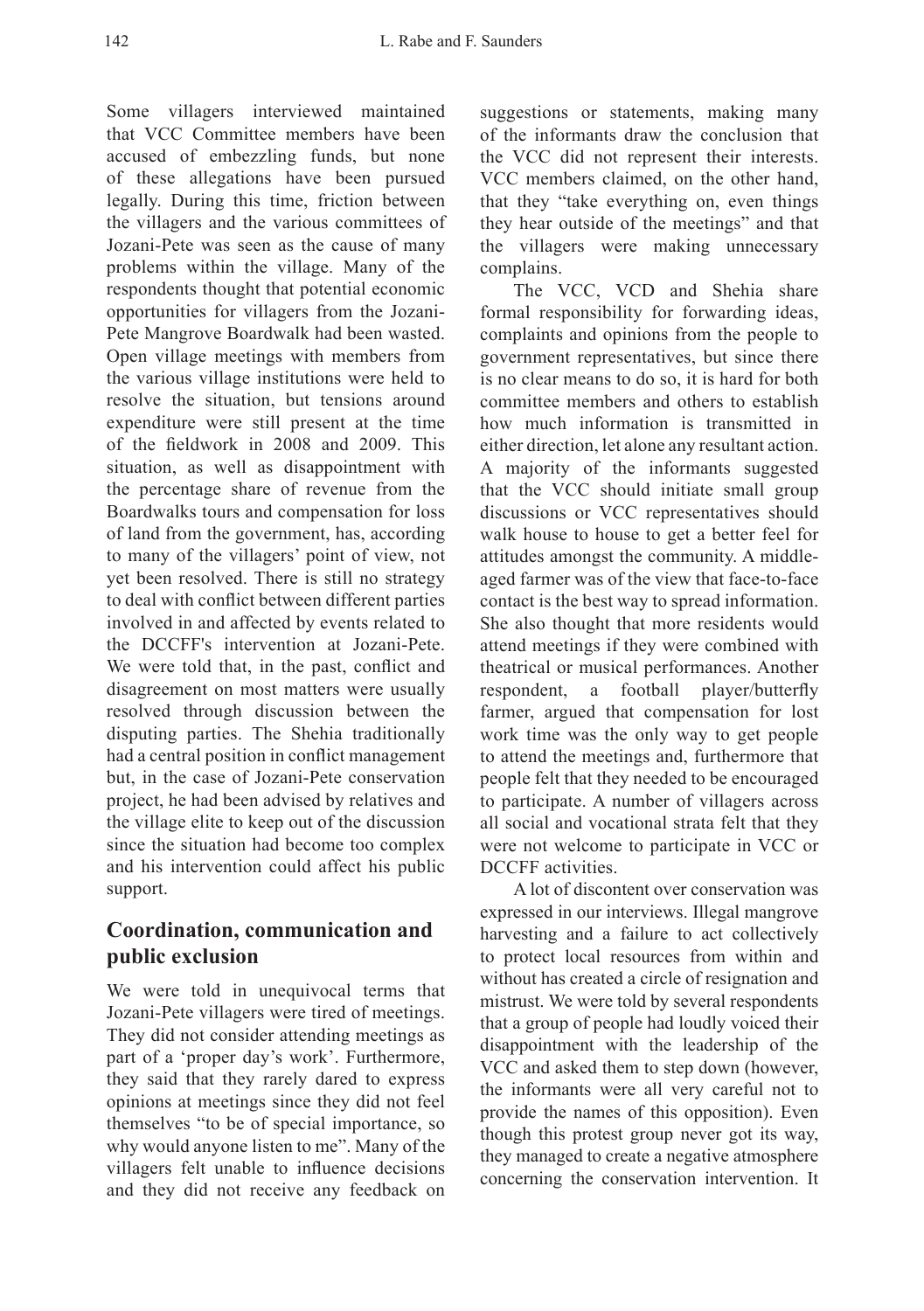appeared that the VCC has also experienced internal conflict concerning transparency and power sharing. A majority of the informants maintained that conflict within the VCC had become the last straw for the local management institution. At the time the fieldwork was undertaken, the VCC had been dormant for several months and the regular monthly village meetings had been cancelled.

Most of the village respondents claimed that everyone, or at least "everyone else", cut mangroves regularly. This even extended to VCC members. Many fear that nothing will prevent people from illegal harvesting of mangroves if the economic situation in Jozani-Pete becomes even more difficult; personal needs will exceed the motivation to pursue the common good. A repeated statement from a number of informants was that "people are crying while they are destroying". Villagers claim that the illegal cutting was driven by concerns for short-term needs. People with monitoring responsibilities felt threatened by those with economic interests in continued harvesting of wood for charcoal. Many blamed the VCC for leading the village into this miserable situation. Upset villagers told VCC members that they would "come and eat in your house, since you keep me from getting food of my own." Despite this, several respondents said that they were sympathetic with the VCC.

Differences in opinion regarding the VCC among the villagers were striking. Most villagers were of the view that the VCC was not serious and were "playing like children" and using their positions to their own advantage. However, a minority thought they were doing a difficult job well. That said, the clear majority of informants were in agreement that the VCC is dysfunctional. Both members and nonmembers of the VCC expressed the need for the VCC to become better respected and legitimate in the eyes of the Jozani-Pete community. A fisherman argued that the Jozani-Pete villagers have difficulty in distinguishing between the VCC members' role as community members on a day to day basis and their responsibilities and duties as members of the VCC.

One of the main issues with the institutional arrangements according to the villagers was a lack of capacity and, and some argue, even will, to monitor and enforce infringements in the mangrove forest. According to the accounts of the villagers, the VCC has never formally punished anyone, even though we were told there have been blatant infringements of resource use rules. The informants argued that the reason for this is that the perpetrators always have a kinship or social relationship with a VCC member. The sanction for illegal harvesting within the boundaries of the Jozani–Chwaka Bay National Park is 300,000 Tanzanian shillings<sup>3</sup>, regardless of the type of infringement, with a first violation incurring a 15,000 Tanzanian shilling<sup>4</sup> fine and confiscation, monitored by the VCC with support of the DCCFF. A secondtime violator ought to be arrested by the police for trial. Originally, a number of guards from the village were employed to patrol the mangrove forest boundary but the DCCFF was dissatisfied with their work and dismissed all but two guards and replaced the others with DCCFF employees. One the two original guards has subsequently been found guilty of taking a bribe from illegal woodcutters. He confessed and was penalised but retained his position as a guard. Informants argued that the DCCFF, by this act, proved to be more capable than the VCC at enforcing the harvesting rules. Some thought it would be more efficient if the GOZ took full responsibility for the management of the mangrove forest and communicated directly with the locals, instead of using the VCC and JECA. Others said that the GOZ "has already failed with their management of the mangrove forest" and no longer had the political legitimacy to take the responsibility back. According to many disgruntled villagers, opportunities for more consistent and systematic participation and discussion in various fora would create a better management system with more satisfied and engaged inhabitants.

<sup>3</sup> Equivalent to \$300. 1000TZS was worth approximately 1 USD at the time of the fieldwork.

<sup>4</sup> Approximately \$15.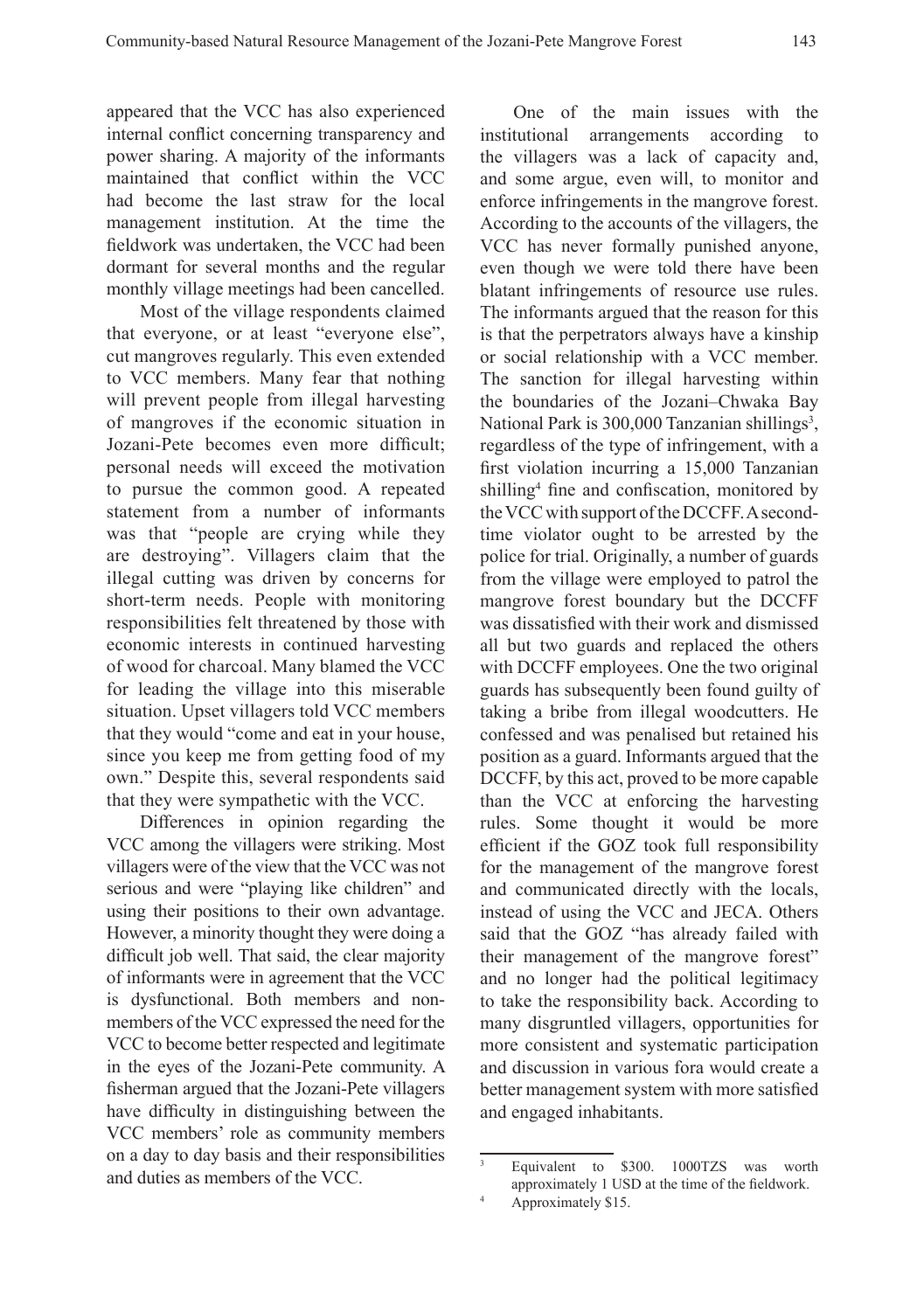# **ANALYSIS and DISCUSSION**

#### **Ostrom's design principles**

This section will begin by using Ostrom's (1990) principles to examine how the CBNRM institution is functioning at Jozani-Pete. Ostrom's principles are not particularly useful for examining the social relations and conflicts that affect CBNRM institutional functioning, so we have also drawn on actororiented theory to give an account of the power relations among the actors involved and affected by the CBNRM project.

Management of the Jozani-Pete mangrove forest runs parallel with the other institutions in the village. The institutional boundaries for different village functions seem unclear and local committees appear to have a tumultuous relationship with each other. Challenging situations have arisen due to kinship and social relationships, with the same people holding positions in several different village committees. Dependency on forest resources for economic survival and identity remains strong in the village, even if legal access to these resources has been constrained (Saunders 2011a). The importance of the Jozani-Pete coral rag and mangrove forests leads to simple assumptions about the willingness among local people to become involved in decision-making processes; instead the opposite has occurred and passiveness fuelled by mistrust seems to have inhibited the potential for collective action for conservation. There are several possible reasons for this, starting with the topdown communication from the government in the announcement stage of the Jozani-Chwaka Bay National Park. Spontaneous protests were caused by the information being 'forced' upon the Jozani-Pete community by the GOZ without wide consultation. Some locals were able to negotiate some compensation for loss of land and use of resources within this narrow space for active participation. The GOZ deviated from the original agreement and further increased uncertainty concerning community entitlements by increasing the protection measures for the red colobus

monkey and changing the restrictions on resource use. Further actions followed that impoverished execution of the project.

During the initial period, a core number of villagers, motivated by the possibility of getting compensation, mobilised to oppose institutions that they thought would reduce their resource use, namely the GOZ represented through the DCCFF. Their demand for fair compensation for expropriation of land and loss of income caused the project proponents (DCCFF and CARE International) to increase structural opportunities for participation. To this end, the JECA was established to represent the locals in the management process of the JCBCA. Even though the JECA enabled a level of collaboration between communities situated elsewhere around the National Park and the DCCFF, the weak bonds between 'community' and those representing its interests complicated the Jozani-Pete situation. Resultant extensive deforestation of the mangrove forest prompted the GOZ to reassert top-down control. The inhabitants of Jozani-Pete felt that they were once again disconnected from their main source of income with no voice to influence resource use.

Since the VCC no longer had practical management issues left to deal with, the responsibility of the VCC shifted towards patrolling the terrestrial forest area around the National Park. Incidents where the VCC failed to fulfil their responsibilities and cases of guard corruption weakened respect for the local legal system amongst the community. Many villagers' pointed out that the members of the VCC were not democratically elected but appointed by the Sheha. Contrastingly, the VCCs' representative role is fully recognized by the higher authority. Their relationship with JECA and the DCCFF is well established and in line with the broader Jozani-Chawka Bay National Park interests.

Even though the strength of the initial resistance to increased restrictions on resource use waned, the issues of compensation and alternative income remained high on the locals' agenda. Many of the villagers did not feel that the GOZ<sup>5</sup> has taken its full responsibility in

In this context the informants seemed to identify the DCCFF, JECA as well as the VCC with the GOZ.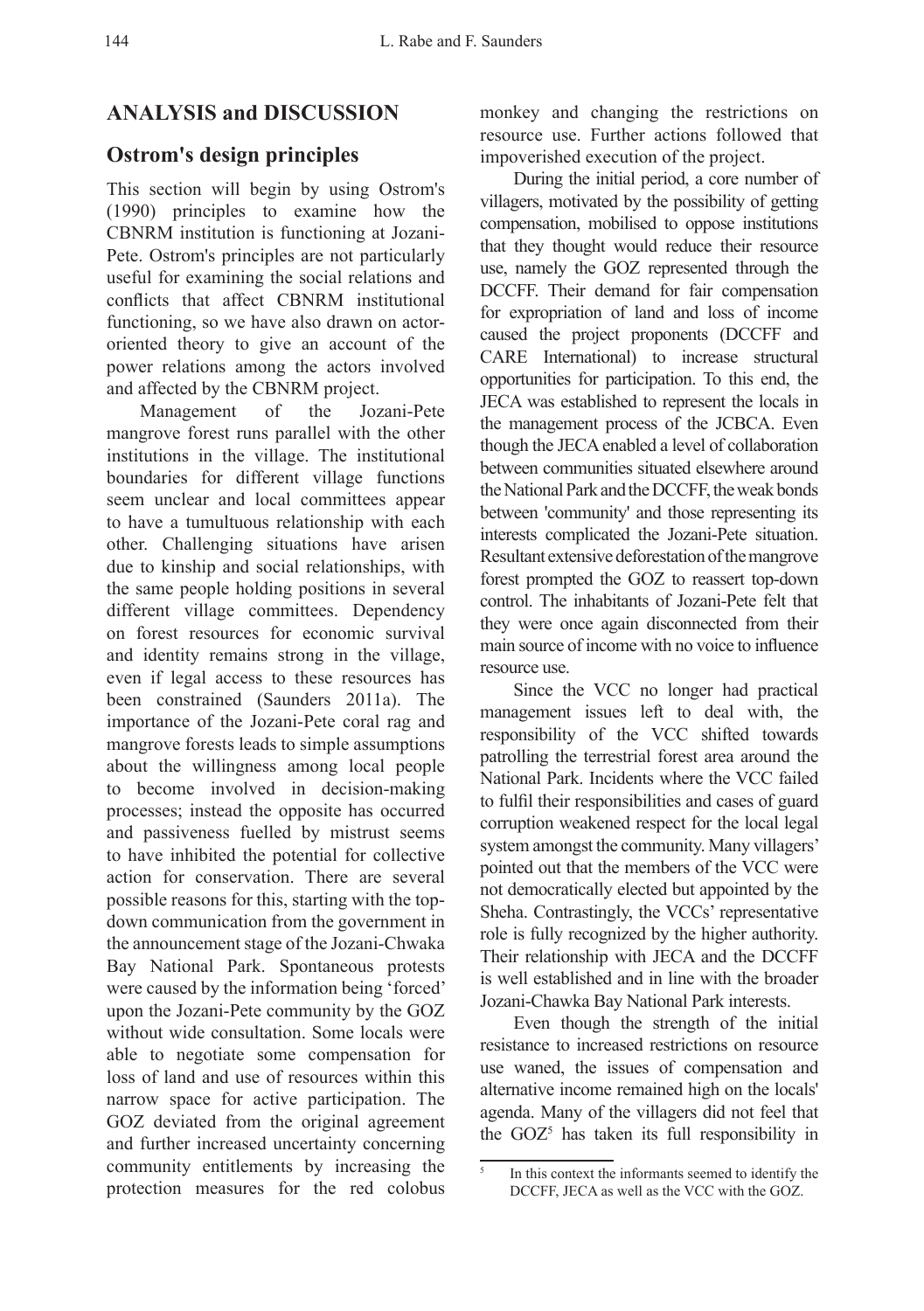intervention has "taken our source of income, leaving us less well off". There was a widely view that the so-called community representative groups had been co-opted by broader government and international NGO interests in support of the National Park. This led to the conflict over governance and financial management of the Jozani-Pete Mangrove Boardwalk Project. The formal institutional design of CBNRM projects may appear to support meaningful involvement, by giving the appearance of participation, but this did not reflect the obvious underlying social tension and conflict among the villagers. Disappointment, anger and cynicism regarding participation are common reactions in such situations (see e.g. Cook and Kothari, 2001) and were evident in the case of the Jozani-Pete CBNRM Project.

Our results suggest that a number of Ostrom's design principles, although formally institutionalized, are not being practiced. While the boundaries of community involvement and resources seem to have been defined and mapped, facilitating participation of a broad representation of the Jozani-Pete community appears to have been more challenging. Origin, vocation and age were parameters that either included or excluded villagers from the process. There was no congruence between appropriation and provision rules and local conditions, as there was no systemic monitoring of the environmental conditions by either the DCCFF or the VCC. It was clear from our interviews that many of the villagers did not think they have had a meaningful opportunity to participate in collective-choice arrangements, either in terms of deciding the rules of resource use or deciding who should make decisions about these rules. Furthermore, the mangrove forest is being managed without any enforcement or sanctioning powers, at least as described by Ostrom (1990). Finally, Ostroms's last principle is the recognition of a community's rights to organize their own institution without being challenged by external authorities. Our informants argued strongly that the CBNRM was not designed by the locals, but was initiated and promoted by exogenous actors linked to the undemocratically appointed local elite.

# **Community attitudes and power**

Why has the Jozani-Pete CBNRM project faced so many challenges? A key element in community mobilisation is to create a network of support, sensitization and increased awareness about an issue, as well as to mobilise resources, such as money, time, information and the expertise needed to achieve the desired objectives (NGO Resource Centre, 2006). The aims of a project need to be relevant and beneficial so that community members put their minds and energy into it, and the results need to be sustainable. For a project to gain enduring community support it needs to benefit (at least potentially) most of the community members for a longer period than just the initial phase, particularly if expectations of future benefit were the primary motivating force (NGO Resource Centre, 2006). The Jozani-Pete villagers saw a long-term financial gain in preserving the forest, but had difficulties in engaging in the project when community mobilisation was not aimed in the direction envisaged by the project proponents. Cleaver (1999) found it too simplistic to assume that communities can be structured into an organization, especially for a cause such as conservation that has been exogenously initiated. The CBNRM experience at Jozani-Pete supports the view that projects rarely take into account or acknowledge the complexities at target sites (people and their relationship with each other and their environment) and that these circumstances are contextually dependent.

In the case of Jozani-Pete, the institutional arrangements run parallel with the existing local administration system. The CBNRM institution does not seem to have been embedded into the existing community institutions in any meaningful way, although some village elite were enrolled in its cause and, as a result, it has been confronted with legitimacy issues.

It is also highly questionable whether many Jozani-Pete residents have the desire to be organized as a community around natural resource management. All informants (except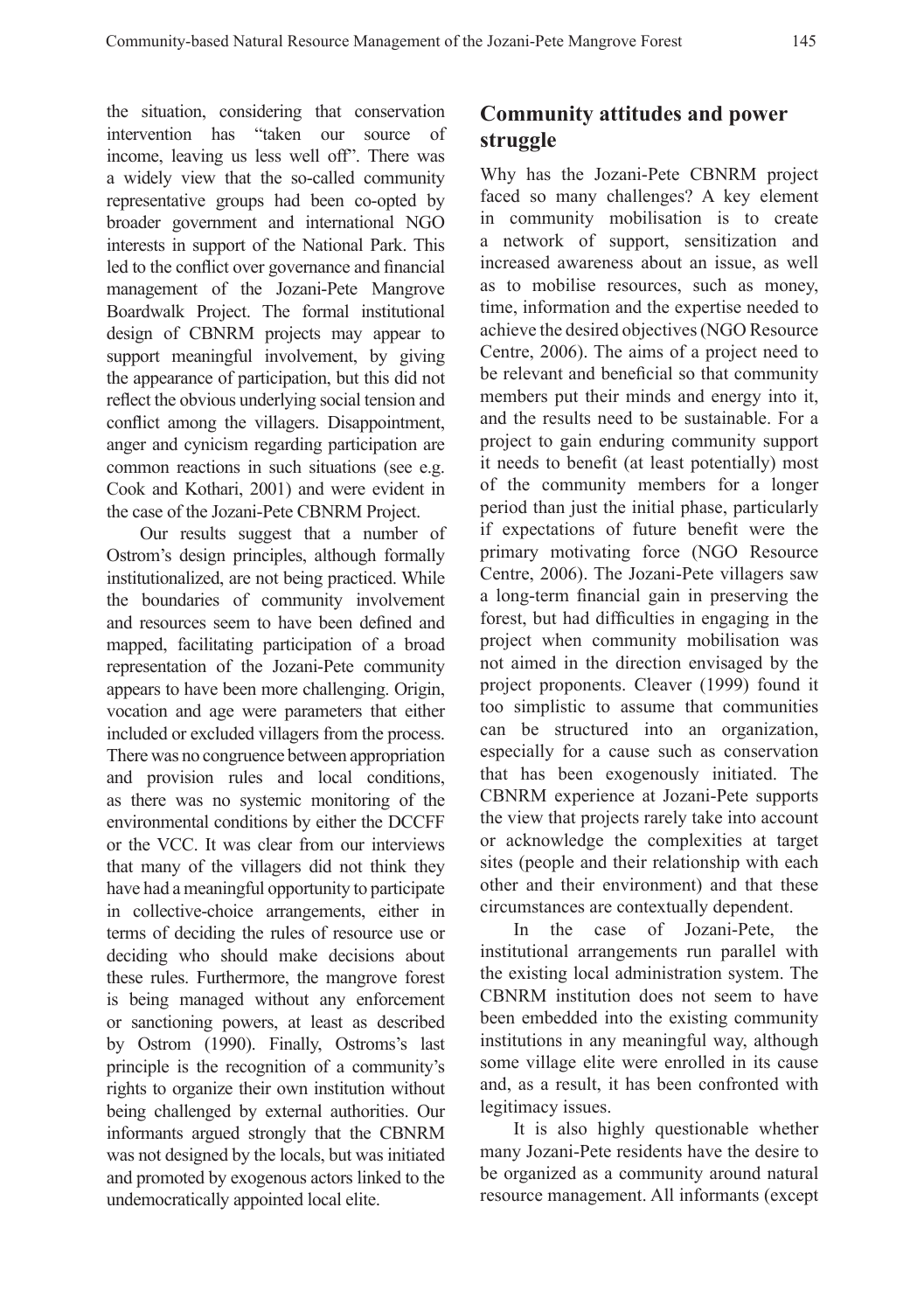an over 70-year old widower) declared during interviews that they were more or less fully independent and in no need of the community in their day-to-day lives; they minded their own business without interfering with their co-villagers. Inhabitants who have moved to Jozani-Pete from other parts of the island, Pemba or the mainland, found it quite strange how infrequently Jozani-Pete residents interacted with each other. To some extent, this gave the impression that Jozani-Pete was a fragmented village with sub-communities anchored both in and outside of the village. The strong identification with community assumed in participatory approaches to development does not seem to be present at Jozani-Pete.

A farmer and charcoal producer complained that the Jozani-Pete Mangrove Boardwalk has added to fragmentation of the village and its common interests: "Before, I contributed, like everyone else, to the village's prosperity by raising funds or performing physical work, such as when we built the school. We saw the common good. Now, everything shall come from Jozani-Pete Mangrove Boardwalk and I do not contribute any more. I feel less a part of the community". According to de-Shalit (2000), social and economic circumstances, such as the Jozani-Pete Mangrove Boardwalk conflict, can affect people's attitude towards communitarian behaviour and thus can result in socioenvironmental alienation, as indicated by some of the informants views. Furthermore, De-Shalit (2000) claims that socio-environmental alienation is exacerbated when communities are affected by human-induced environmental disasters, such as the local deforestation of the Jozani-Pete mangroves.

Social responsibility and an interest in community development are the most significant motivations for participation suggested in the literature. Cleaver (1999) questions the idealistic imagery which De-Shalit (2000), amongst others, argues is the main motivation behind public participation in resource management processes. There are altruistic rationalists amongst the villagers, but the most common and strongest arguments for involvement in the project we encountered were based on individual economic interests. Many informants emphasised a sense of autonomy and independence from the village society, which raises the question as to whether the villagers could develop a relationship with the community to manage resources collectively, creating the link between common good and their own well-being as argued by, e.g. de-Shalit (2000).

Both the National Park and the protection of the mangrove forest are first and foremost conservation initiatives, which, during the process, have incorporated some democratic aspects and poverty reduction initiatives (to reduce pressure on the local natural resources and build project legitimacy). The creation of local institutions has the potential to create positive synergistic effects between socio-economic and conservation goals (as described by Cleaver, 1999), but this certainly has not occurred at Jozani-Pete. The Jozani-Pete CBNRM, in conjunction with local government, would need help with leadership training, strategic planning, enterprise training and development of a well-functioning local democratic system to meet the high expectations of the ZPRP. Perceived widespread illegal mangrove harvesting needs to be viewed within the greater context of formal restrictions on resource use, widespread feelings of disenfranchisement, expropriation of private and village land, and little or no compensation or benefit from tourism. At a more practical level, there is also an inherent tension between sustainable use/conservation goals, local development aspirations and democratic processes (Saunders, 2011b), which was often glossed over in the CBNRM project design and its implementation, with dire consequences at Jozani-Pete.

CBNRM at Jozani-Pete seems to be facing a number of power-related issues, internally within the village and with the external actors/authorities. In a bottom-up initiated management approach, a crucial point is for the community to be recognized by relevant authorities and become legalized as a stakeholder in the national/regional management structure (Bruns, 2003). In the Jozani-Pete CBNRM, the challenge seems to be rather that of an institution not fully recognized as legitimate by the core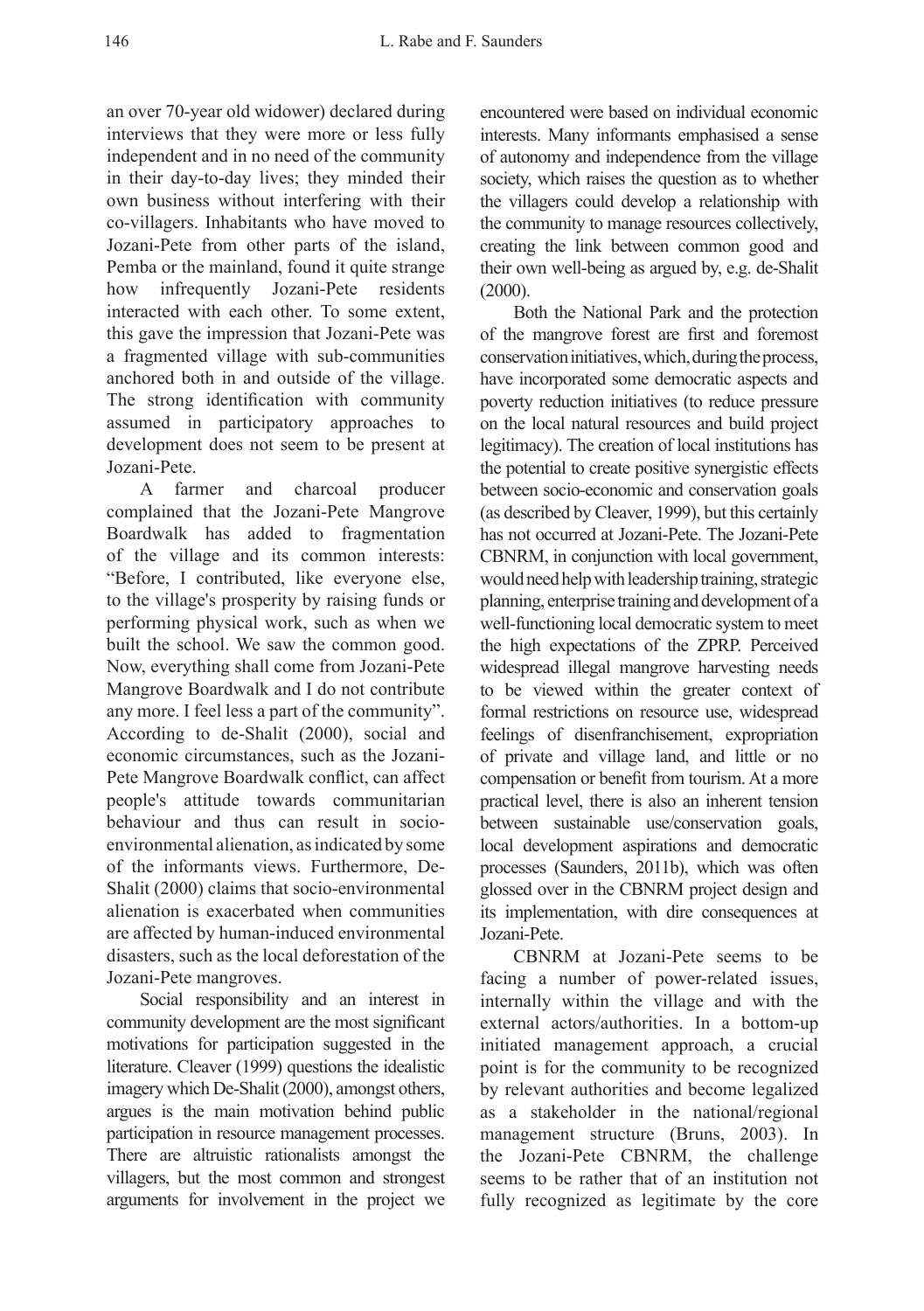stakeholders. Both the VCC members and the other villagers tend to withhold information from each other due to the lack of trust between them. Informants argued that the VCC has adopted techniques to silence and shame inquisitive and/or critical voices during open meetings – perhaps in an attempt to maintain their fragile power. This behaviour has resulted in even less commitment and participation by the locals. It also highlights a tension between the project's democratic aspirations and further entrenchment of power by the village elite as they harness the new symbolic and material power of conservation. CBNRM's aspirations of deliberative democracy, whether in a stronger or weaker form, should be based on the development of the preferences of local actors through public discussion, and the transformation of their decisions into action (Dryzek, 2000). It is a moot question as to how much scope or potential there is for this sort of decisionmaking in a situation such as that described above, where the project goals were largely pre-determined by outsiders, and where the local elite are the project mediators.

If a community is to manage its resources, it needs public space and a forum that supports open and transparent discussion amongst its members, with authorities that provide their support. Information-sharing systems need to be developed, as well as open channels for exchange and negotiation. Feedback on suggestions, proposals and ideas is crucial in order to create feelings of being heard and listened to (Glasson *et al*., 2005). There also needs to be more than just the potential for material benefit from project involvement. Individual and collective costs associated with time spent in setting up and participating in new conservation institutions, coupled with the implications of resource constraints, need to be manifestly off-set by appropriate levels of remuneration from other activities that are promoted as being conservation-friendly, such as tourism.

#### **CONCLUSION**

There is much written in the CBNRM literature about opportunities for communities to organize around the management of natural resources. Often this is described as simply designing and implementing Ostrom's (1990) institutional design principles and adapting them to local conditions. This assumes that institutional design corresponds to behavioural change in practice, and this is an overly simplistic view that tends to overlook the struggles over power and influence that comes with CBNRM projects. Whether this is an implementation deficit or related to problems with the assumptions of CPR theory is subject to an ongoing debate (Cleaver, 2012; Saunders, 2014).

Multiple interests are always at play in CBNRM projects. The implementation of CBNRM projects that are able to successfully trade-off conflicting interests and activities, while delivering socio-environmental project goals, is an extremely challenging assignment. At Jozani-Pete, this sort of success has not been achieved. Few of the factors required for public participation have been fulfilled and villagers are generally resentful of the conservation initiatives and are feeling worse off. Arguably, this CBNRM initiative at a minimum would have required the secure transfer of power and an accountable, representative local institution, engaged with the interests of its members, for its success (Ribot 2002).

In this case, the 'agency of poor people' was largely constrained by a pre-determined project agenda and a project focus on building consent through the co-option of village elite. This had the effect of reaffirming and reconstituting stratification rather than challenging existing relations of power and authority, as the project rhetoric would have it. This case study thus clearly illustrates the difficulty of setting-up exogenous CBNRM institutions to restrict resource use without further marginalising already marginalised people.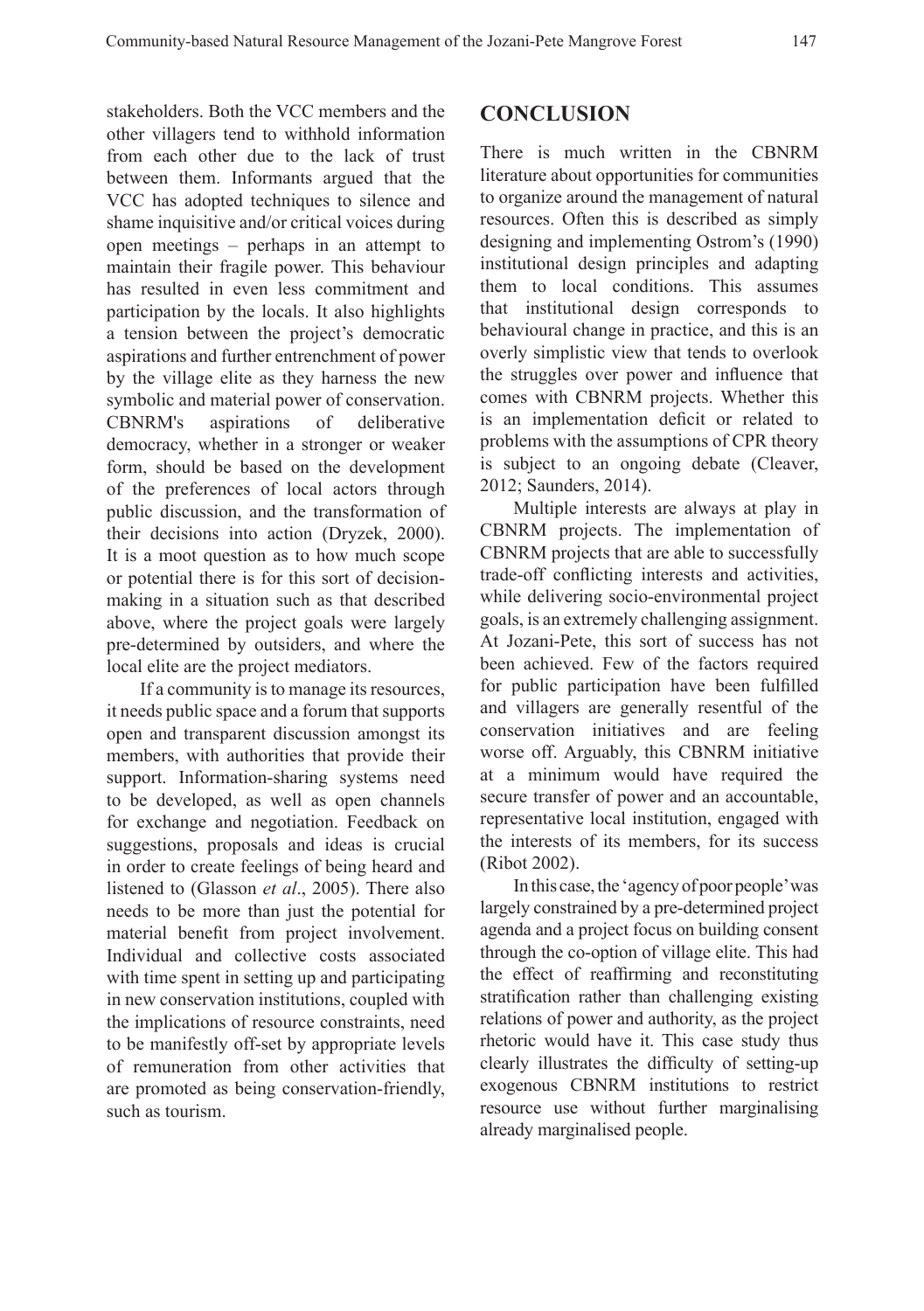*Acknowledgements* – Our thanks to informants for their time and effort, and Hajj Mohammed Hajj and the staff at the Institute of Marine Science, Zanzibar for support during the fieldwork. We also thank anonymous reviewers for their useful comments on the manuscript. This study was founded by the Swedish International Cooperation Agency (as a Minor Field Study).

#### **References**

- Adams WM, Aveling R, Brockington D, Dickson B, Elliot J, Hutton J, Roe D, Vira B, Wolmer W (2004) Biodiversity conservation and eradication of poverty. Science 306: 1146-1149
- Adams WM (2001) Green development– environment and sustainability in the third world. Routledge, London, 445 pp
- Agrawal A (2005a) Sustainable governance of common-pool resources: context, methods, and politics. Annual Review of Anthropology 32: 243-262
- Agrawal A (2005b) Environmentality technologies of government and the making of subjects. Duke University Press, Durham, 344 pp
- Agrawal A (2007) Forests, governance, and sustainability: common property theory and its contributions. International Journal of the Commons 1: 111-136
- Bruns B (2003) Water tenure reform: developing an extended ladder of participation, RCSD Conference: Politics of the Commons: Articulating Development and Strengthening Local Practices July11-14, 2003, Chiang Mai, Thailand. Post-conference version, July15, 2003
- Blaike P (2006) Is small really beautiful? Community-based natural resource management in Malawi and Botswana. World Development 34: 1942-1957
- Barrett CB, Brandon K, Gibson C, Gjertsen H (2001) Conserving biodiversity amid weak institutions. Bioscience 51: 497-501
- Chambers R (1983) Rural development: putting the first last. Longman, London, 256 pp
- Cleaver F (1999) Paradoxes of Participation: Questioning participatory approaches to development. Journal of international development 11: 597-612
- Cleaver F (2000) Moral ecological rationality, institutions and the management of common property resources. Development and Change 31: 61-83
- Cleaver F (2001) Institutions, agency and the limitations of participatory approaches to development. In: Cooke B and U Kothari (ed) Participation, the new tyranny? Zed books, London, pp 36-55
- Cleaver F (2012) Development through bricolage: rethinking institutions for natural resource management. Routledge, New York. 240pp
- De-Shalit A (2000) The environment between theory and practice. Oxford University Press, Oxford, 248 pp
- Dressler WB, Büscher M, Schoon D, Brockington D, Hayes T, Kull C, McCarthy J, Streshta K (2010) From hope to crisis and back? A critical history of the global CBNRM narrative. Environmental Conservation 37: 1-11
- Dryzek J (2000) Deliberative democracy and beyond: liberals, critics, contestations. Oxford University Press, Oxford, 195 pp
- Glasson J, Thérivel R, Chadwick A (2005) Introduction to environmental impact assessment. 3rd edition. Routledge, London, 448 pp
- Global Environment Facility (2006) GEF annual performance report 2005. (Available at http://www.thegef.org/ gef/sites/thegef.org/files/documents/ APR 2005 Council.pdf.) Date accessed: 6 February 2013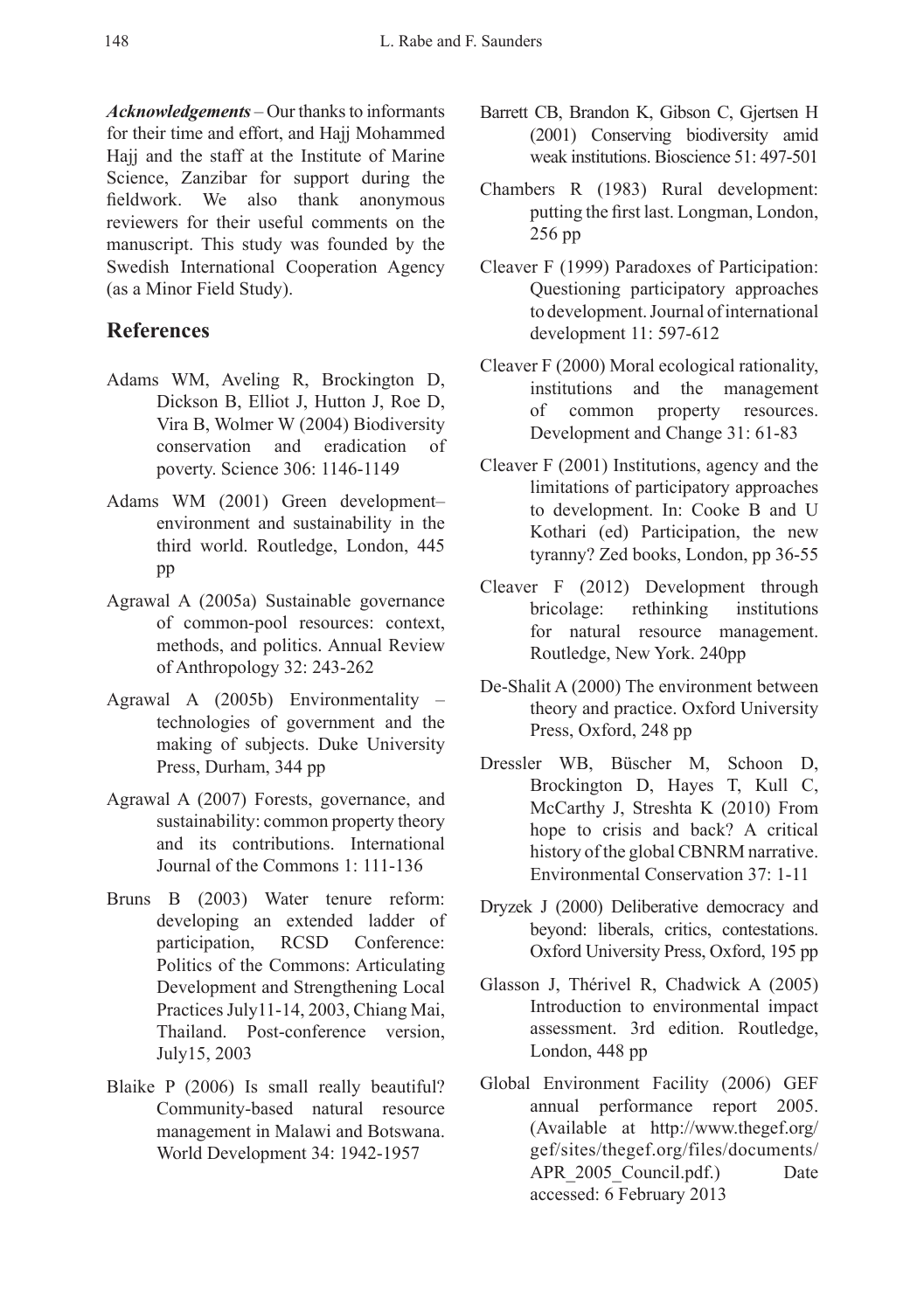- Gössling S, Schulz U (2005) Tourism-related migration in Zanzibar, Tanzania. Tourism Geographies 7: 43-62
- Hadiz VR (2004) Decentralisation and democracy in Indonesia: a critique of neoinstitutionalist perspectives. Development and Change 35(4): 697-718
- Hardin G (1986) The tragedy of the commons. Science 162: 1243-1248
- Hickey S, Mohan G (ed) (2004) Participation. From tyranny to transformation? Zed books, London, 304 pp
- Kothari U (2001) Power, knowledge and social control in participatory development. In: Cooke B, Kothari U (ed) Participation: The new tyranny. Zed Books, London, pp 139-152
- Kumar S (2002) Does 'participation' in common pool resource management help the poor? A social cost-benefit analysis of joint forest management in Jharkhand, India. World Development 30: 763-782
- International Institute for Environment and Development (IIED) (1994) Whose Eden? An overview of community approaches to wildlife management. IIED, London, 124 pp
- Levine A (2007) Staying afloat: State agencies, local communities, and international involvement in marine protected area management in Zanzibar, Tanzania. Conservation and Society 5: 562-585
- Li T (2002) Engaging simplifications: community based resource management, market processes and state agendas in upland Southeast Asia. World Development 30: 265-283
- Li T (2007) The will to improve: Governmentality, development, and the practice of politics. Duke University Press, Durham, 392 pp
- Long N (1992) From paradigm lost to paradigm regained? The case for an actor-oriented sociology of development. In: Long N, Long A (eds.) Battlefields of knowledge: the interlocking theory and practice in social research and development. Routledge, London, pp 16-43
- Long N (2001) Development sociology: actor perspectives. Routledge, London, 320 pp
- McKenzie N (2007) Our forest, your ecosystem, their timber: Communities, conservation, and the state in community-based forest management. Columbia University Press, New York, 280 pp
- Mohammed SM, Johnstone RW (2002) Porewater nutrient profiles and nutrient sediment-water exchange in tropical mangrove waterway, Map Opwe Creek, Chwaka Bay, Zanzibar. African Journal of Ecology 40: 172-178
- Mosse D, Lewis D (2006) Theoretical approaches to brokerage and translation in development. In: Lewis D, Mosse D (ed) Development brokers and translators: the ethnography of aid and agencies. Kumarian Press, Inc. Bloomfield (CT), pp 1-26
- Nelson F (2010) Conservation and citizenship: democratizing natural resource governance in Africa. Policy Matters, Exploring the Right to Diversity in Conservation Law, Policy, and Practice 17: 233-241
- NGO Resource Centre (anon.) (2006) Community mobilization-training module for school management committees and community development committees. (Local training material, project supported by Aga Khan Foundation and USAID, ISBN9987-508-13-0)